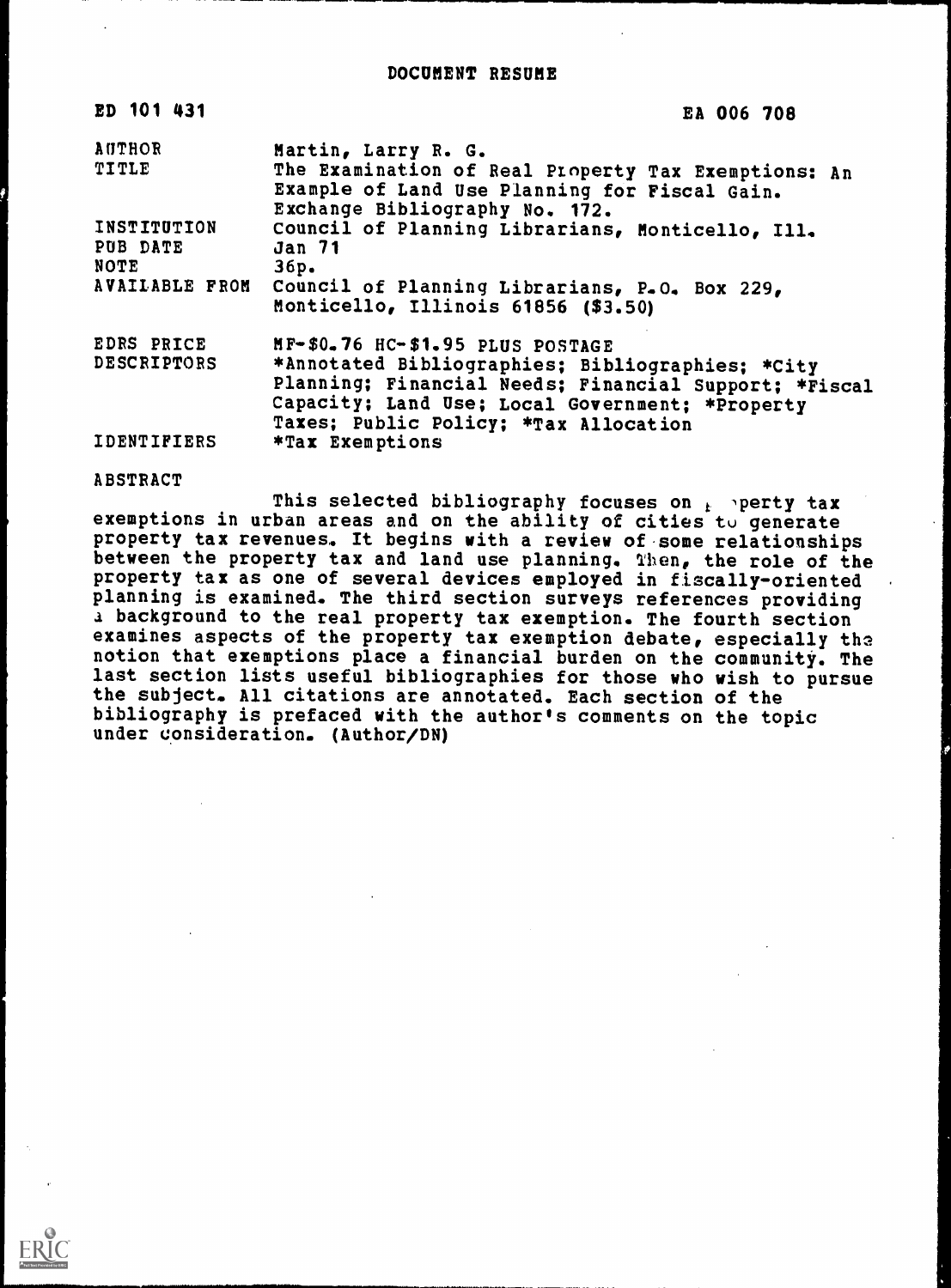Council of Planning Librarians EXCHANGE BIBLIOGRAPHY

# January 1971

### THE EXAMINATICN OF REAL PROPERTY TAX EXEMPTIONS: An Example of Land Use Planning for Fiscal Gain

化丙烯酸乙酯

Larry R. G. Martin, Assistant Professor School of Urban and Regional Planning University of Waterloo, Waterloo, Canada

BEST COPY NUNLABLE

EA 608 708

ERIC

Mrs. Mary Vance, Editor Post Office Box 229 Monticello, Illinois 61856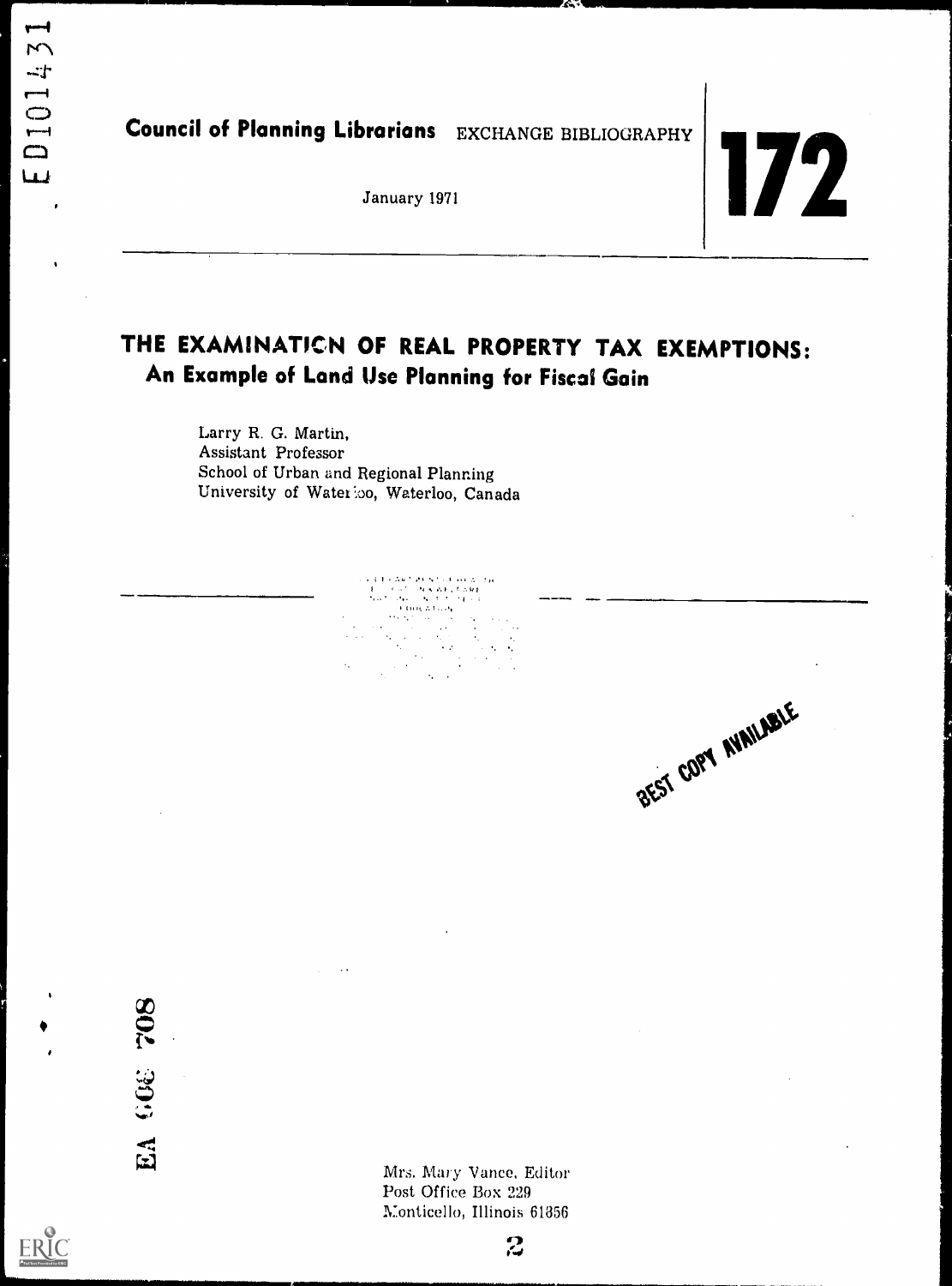**ERIC** 

TAX EXEMPTIONS: AN EXAMPLE OF

LAND USE PLANNING FOR FISCAL GAIN

THE EXAMINATION OF REAL PROPERTY<br>TAX EXEMPTIONS: AN EXAMPLE OF AUNILABLE

by

#### Larry R. G. Martin Assistant Professor School of Urban and Regional Planning University of Waterloo Canada

#### Table of Contents

| I.   | The Property Tax: A Planning Tool? 4                                                                          |  |
|------|---------------------------------------------------------------------------------------------------------------|--|
| II.  | а.<br>ь.<br>Central City - Suburban Exploitation Hypothesis14<br>$c_{\bullet}$                                |  |
| III. | Legal and Administrative Framework17<br>$a_{\bullet}$<br>1. General Sources<br>2.<br>Topical Sources          |  |
| IV.  | Exemptions: The Rhetoric of Debate24<br>$\mathbf{a}$ .<br>1. Cost of Exemptions<br>Exemptions Justified<br>2. |  |
|      | Measuring the Viscal Impact of Exemptions 28<br>ь.                                                            |  |
| V.   |                                                                                                               |  |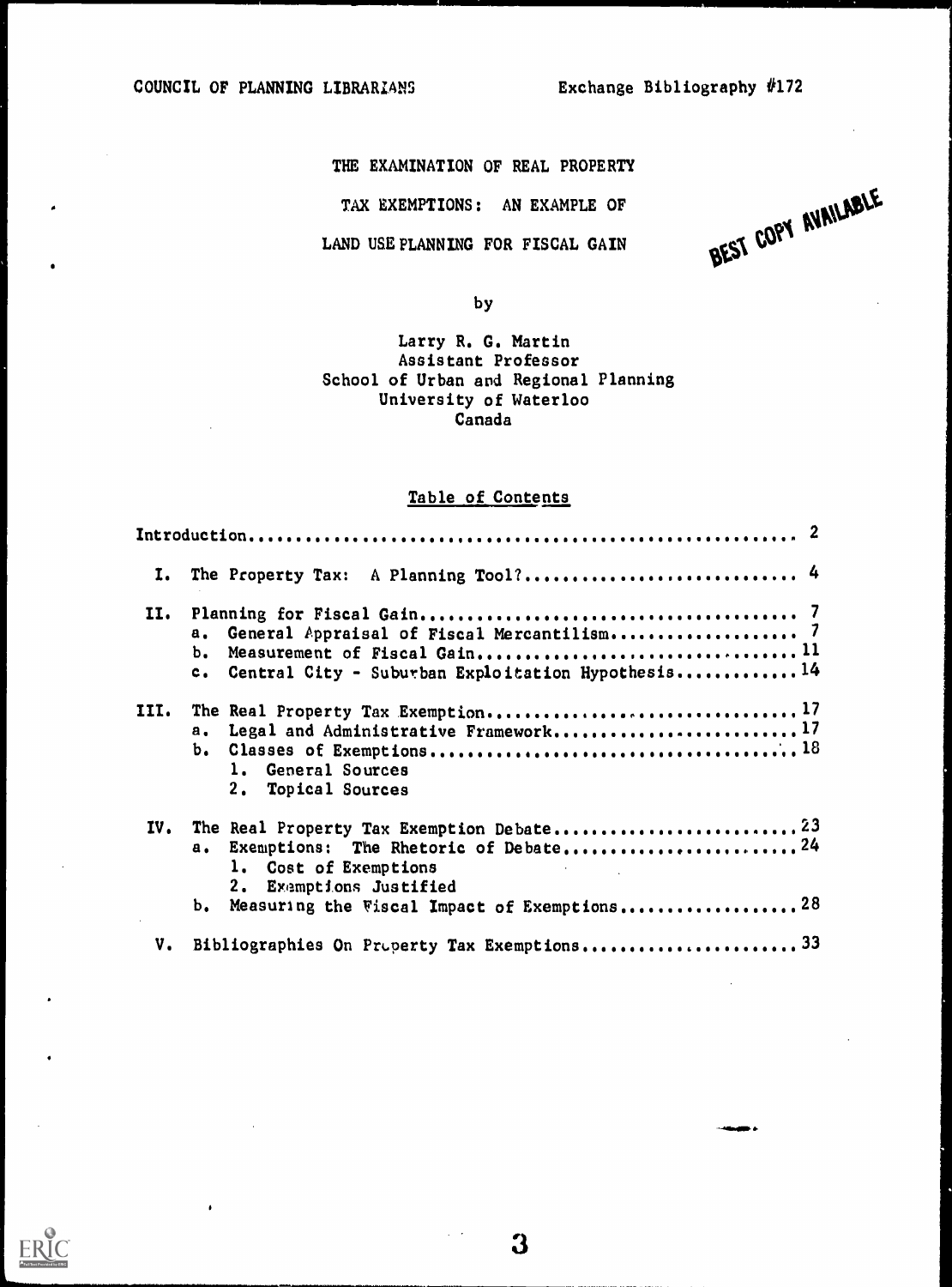#### Introduction

Among the many complex problems that beset urban America few appear to be more intractible of solution than the serious fiscal plight of inerican cities and metropolitan area). In their exhaustive search for relief from fiscal pressures public officials and citizen taxpayer groups have given increasing attention to a set of fiscally-oriented land use policies which, collectively, are called fiscal mercantilism. Employing land use controls and eminent domain for the manipulation of land uses public officials have attempted to increase the municipal property tax base. More recently tax exempt real property has become an object of interest to those who would engage in fiscal mercantilism.

Surprisingly, little substantive information dealing with tax exempt real property has been assembled for analytical purposes. This dearth of information makes it extremely difficult to cut through the mass of rhetoric that envelops the real property tax exemption debate. Does tax exempt property place a financial burden, upon a community? There is a conventional wisdom that states that tax exempt property constrains the tax base of a community by removing land, potentially taxable, from the rolls. In addition tax exempt property does not generate tax revenues but instead produces direct and indirect service costs for the municipality. It follows that these costs can be minimized by pursuing fiscally-orlented land use policies that regulate the location and amount of tax exempt prcperty in communities.

This bibliography is, in part, a product of the author's Ph.D. dissertation research. The narrowly focused dissertation actempted to determine the statistical relationship between levels of exemptions in New York State cities and the ability of these cities to generate property tax revenues. However, this bibliography treats property tax exemptions in a broade: context. First, some relationships between the property tax and land use planning are reviewed. Then, the present role of the property tax as one of several devices employed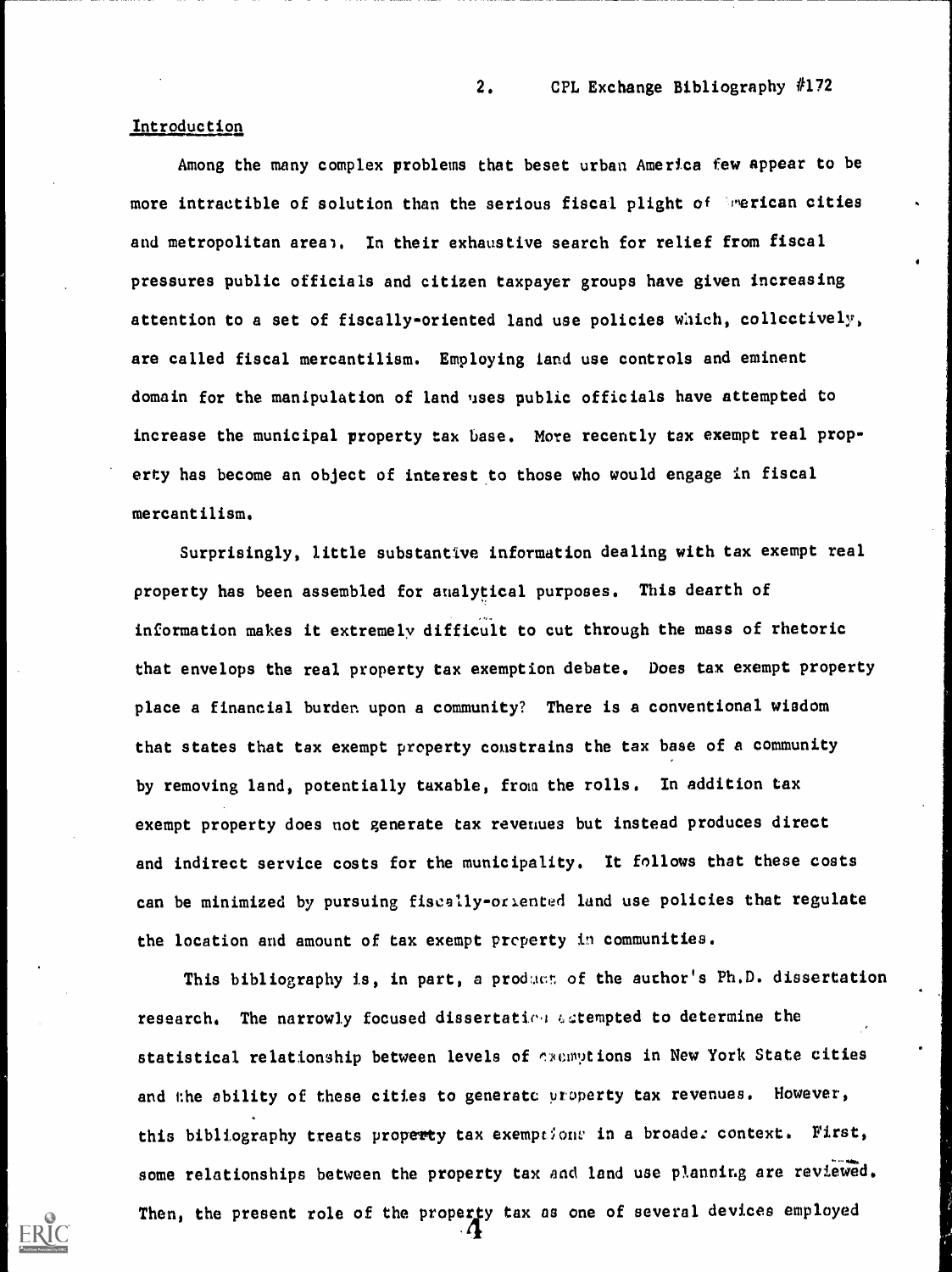in fiscally-oriented planning is examined. The third section surveys references providing a background to the real property tax exemption. The fourth section examines aspects of the property tax exemption debate; especially the notion that exemptions place a financial burden upon the community. The last section lists other useful bibliographies for those who wish to pursue this subject farther.

This is a selected bibliography. A good deal of the exemption literature is unpublished in mimeographed form and thus is difficult to obtain. Only the most pertinent of this material known to the author is included here. Some additional material deficient in substance and produced for propaganda purposes has been ignored. All citations are annotated. A few references, because of their broader importance, are cited more than once and are preceeded by an asterisk. After their initial appearance the more familiar journal titles are abbreviated.

5

3. CPL Exchange Bibliography #172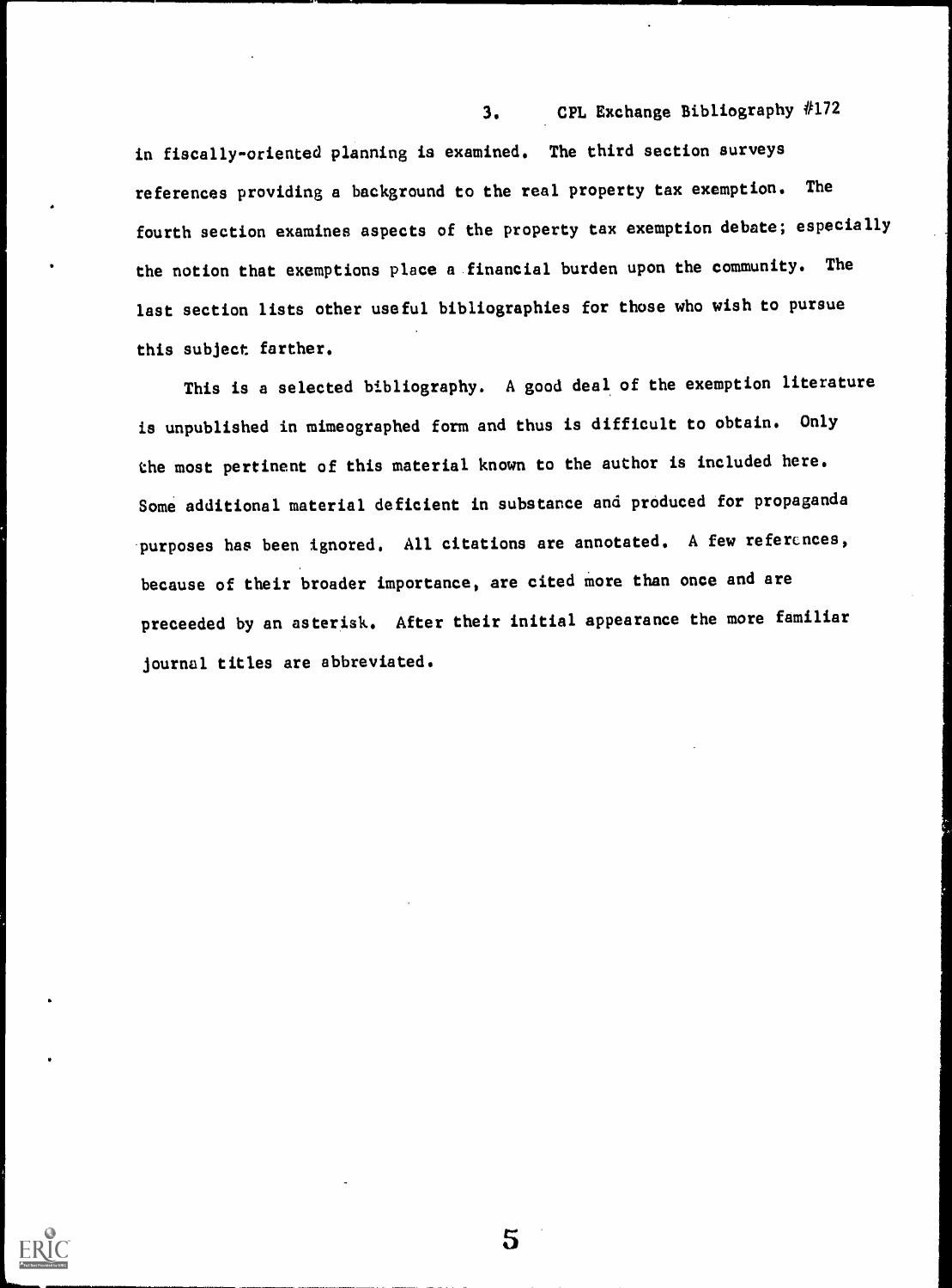#### I. The Property Tax: A Planning Tool?

In seeking to implement land use development policies planners have focused traditionally upon the police power a d eminent domain. The third member of the trinity of public powers - the power to tax - has been ignored for the most part as a useful implement for shaping and reshaping the urban environment.

Most forms of taxation have considerable influence, directly or indirectly, upon the use of land. This can be easily demonstrated for the real property tax.

Abrams, Charles. "Opportunities in Taxation for Achieving Planning Purposes." Planning. Chicago: American Society of Planning Officials, 1966.

> This thought - provoking article challenges planners to employ the tax power as an incentive to proper development and as a control for abuse of land.

Borries, Hans - Wilkin von. "Local Finance and Community Development." Journal of the American Institute of Planners, XXX (February, 1964), 34-45.

> In a comparative study of local finance in California and the Federal Republic of Germany the author demonstrates that local tax policies are often in conflict with planning programs. He recommends increased coordination between fiscal planning and land use planning for the purpose of achieving planning objectives.

Browning, Clyde. "Opening Pandora's Box: The Property Tax and Planning." Proceedings of the 1964 Annual Conference, American Institute of Planners, 168-174.

> Professor Browning attempts to stimulate interest among planners in "...taxation as a variable in the planning equation...." He reviews a number of property tax problems that are pertinent to planning including property taxation as a stimulant or depressant of development, intermunicipal tax disparities, and the burden of property tax exemptions. He concludes by speculating upon the planners' reluctance to fully explore the relationship between taxation and urban development.

Buttenheim, Harold S. "Taxation as an Aid of Handicap to Rational Urban Land Policies." Urban Planning and Land Use Policies. Washington, D.C.: National Resources Committee, 1939.

6

This comprehensive review of the impact of taxation upon land use is as relevant for today's planning as it was for land use development prior to World War XI.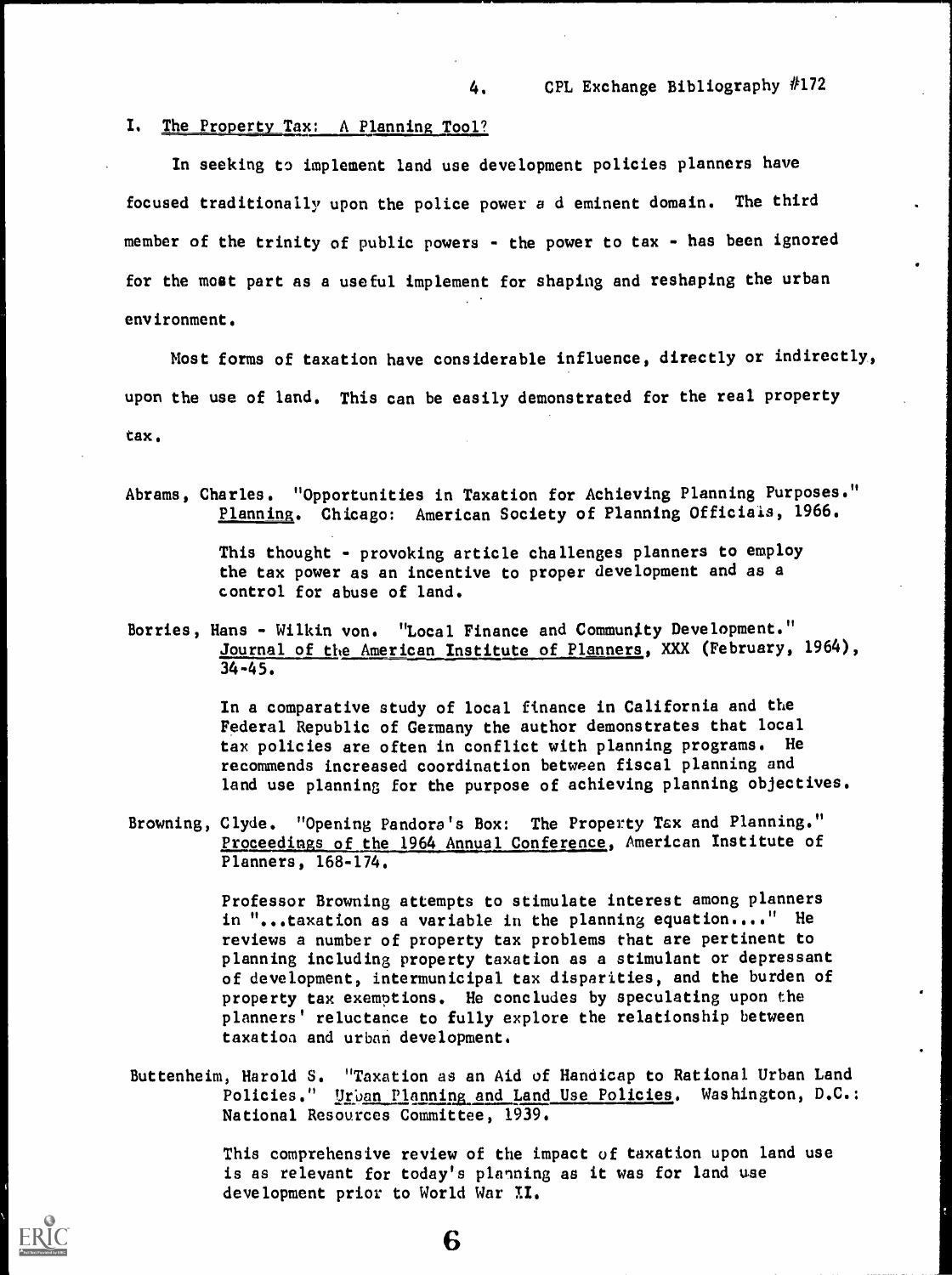## BEST COPY AVAILABLE

Gaffney, Mason. "Land Planning and the Property Tax." J.A.I.P., XXXV (May 1969), 178-183.

> If they wish to influence private land owners, land planners are urged to become tax planners as well.. The argument for a property tax system that taxes land value rather than the combined value of land and improvements is supported by a number of practical examples.

\*Heilbrun, James. Real Estate Taxes and Urban Housing. New York: Columbia University Press, 1966.

> The main purpose of this text is to examine the impact of real estate taxes on the quality of urban housing. An analytical framework is developed for evaluating alternative forms of the property tax and one form is selected according to its ability to satisfy a set of ten criteria. It is concluded that considerable improvement in housing quality could be attained through reform of real estate taxes.

\*Jensen, Jens. Property Taxation in the U. S. Chicago: University of Chicago Press, 1931.

> While is does not deal solely with the relationship between the property tax and land use it remains, today, the definitive statement on the property tax in America. For this reason it is the point of departure for anyone wishing to study the property tax.

\*Netzer, Dick. Economics of the Property Tax. Washington, D.C.: Brookings Institute, 1966.

> A comprehensive analysis of the economics of the property tax, this text evaluates the tax as a revenue producer and molder of the human environment. It can be used together with Jensen's text as an excellent introduction to the subject.

Pickard, Jercme P. Taxation and Land Use in Metropolitan and Urban America. (Research Monograph 12.) Washington, D.C.: Urban Land Institute, 1966.

> This is a progress report on the findings of the Institute's Research-Conference Program section dealing with the impact of taxation upon urban land use. The reader is directed to other monographs in this series.

U. S. Congress. Joint Economic Committee. Impact of the Property Tax: Its Economic Implications for Urban Problems, by Dick Netzer. Joint Committee Print, Study Paper 1. Washington, D.C.: Government Printing Office, 1968.

> Originally prepared for the National Commission on Urban Problems, this study focuses upon the effect of local tax policies upon land and property costs and incentives to develop, maintain, and redevelop  $r_t$ .sidential land. It is concluded that the property tax acts as a deterrent to the construction and maintenance of housing with its effects being felt particularly by low-income renters.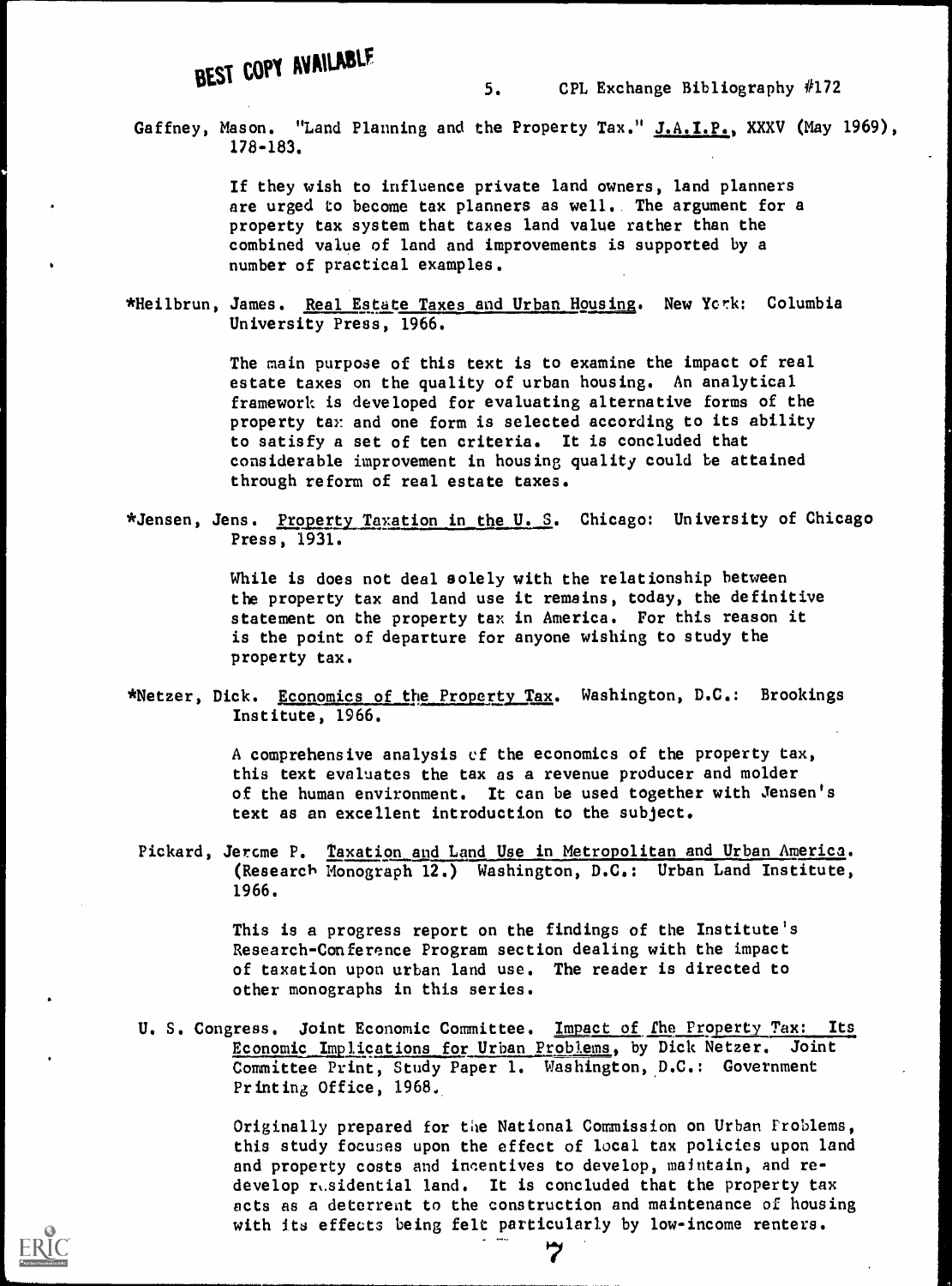Walker, Mabel. "Some Tax Impacts on Planning." Tax Policy, XXXII (September 1965), 3-12.

> This article explores some of the diverse interrelationships between taxation and planning including the impact of taxation upon housing, industrial location and development, transportation, and recreation and open space. Planners are cautioned against viewing tax reform as the solution to planning ills. It is suggested that taxation will continue to be evaluated by tax experts according to non-planning criteria.

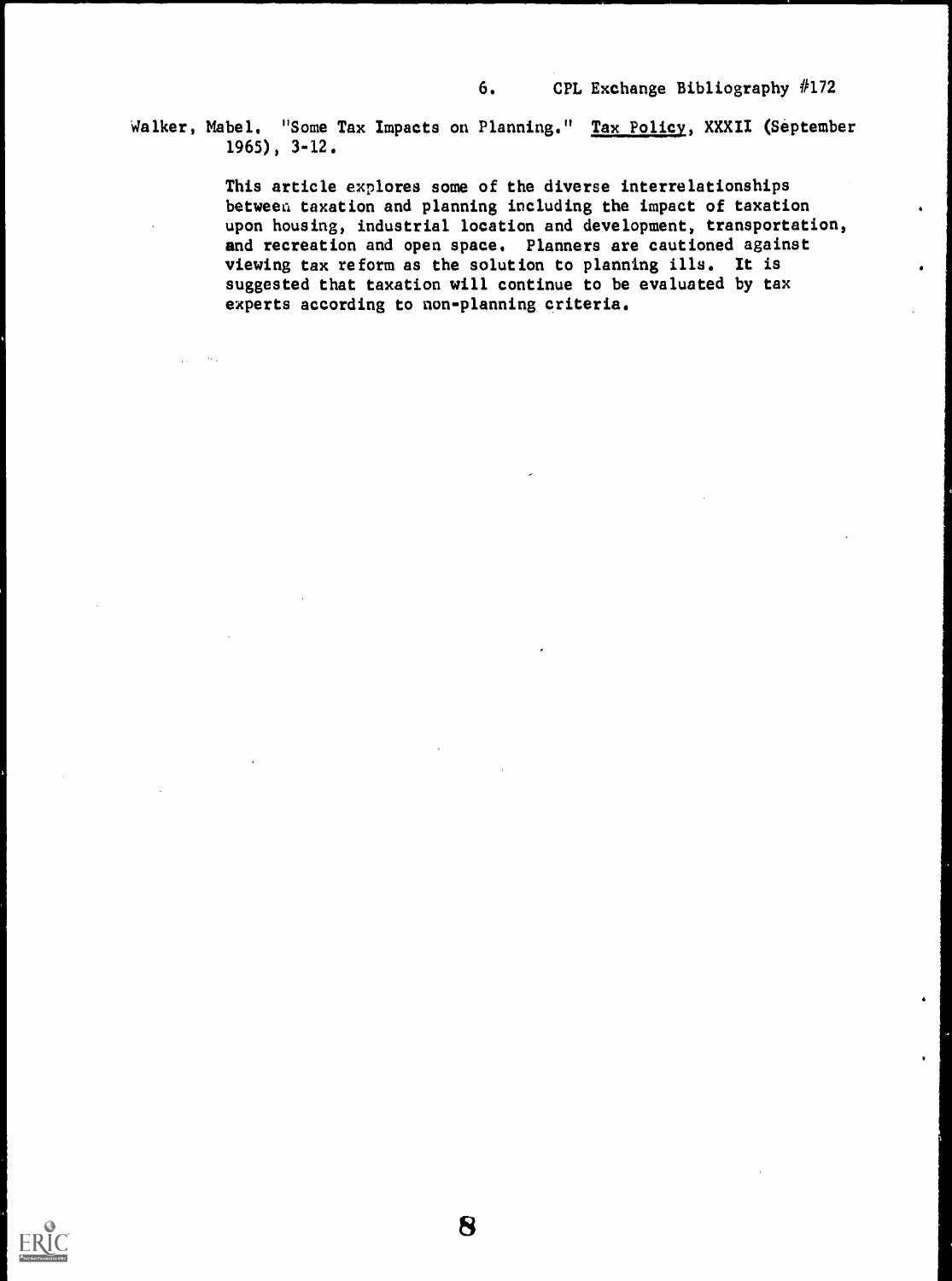#### II, Planning for Fiscal Gain

For many years local public officials have been aware of the close interrelationship of fiscal planning and land use planning. Employing implementing tools of planning - zoning, subdivision control and eminent domain - community leaders have influenced land use development for the purpose of increasing the community's per capita assessed valuation. Fiscal zoning, the most common example of pianning for fiscal gain, has become a common practice of middle and upper income suburban communities. Carefully drafted zoning and subdivision regulations attract tax base and repel high cost families by holding development space for clean industry and large-lot, middle income families. Central city business interests have interpreted the urban redevelopment program as a means of bolstering the community tax base by developing the Central Business District as a successful alternative to the suburban shopping center and by replacing low tax yield slums with middle and upper income high rise apartments in an attempt to halt or reverse migration to the suburbs.

In planning for fiscal gain the tax power is being employed with increasing frequency. Because of state constitutional limitations local municipalities have been restricted primarily to experimentation with the property tax. Of particular interest here is the application of real property tax exemption policy to land use development.

#### a. General Appraisal of Fiscal Mercantilism

Recently, city planners and public finance officers nave questioned the wisdov, of fiscal mercantilism. It is debatable that such efforts actually maximize the fiscal status of the community. Certainly, land use decisions made for fiscal gain are not likely to result in efficient patterns of land use for the larger metropolitan area. The spectre of each municipality in a metropolitan area trying to maximize its own cost-revenue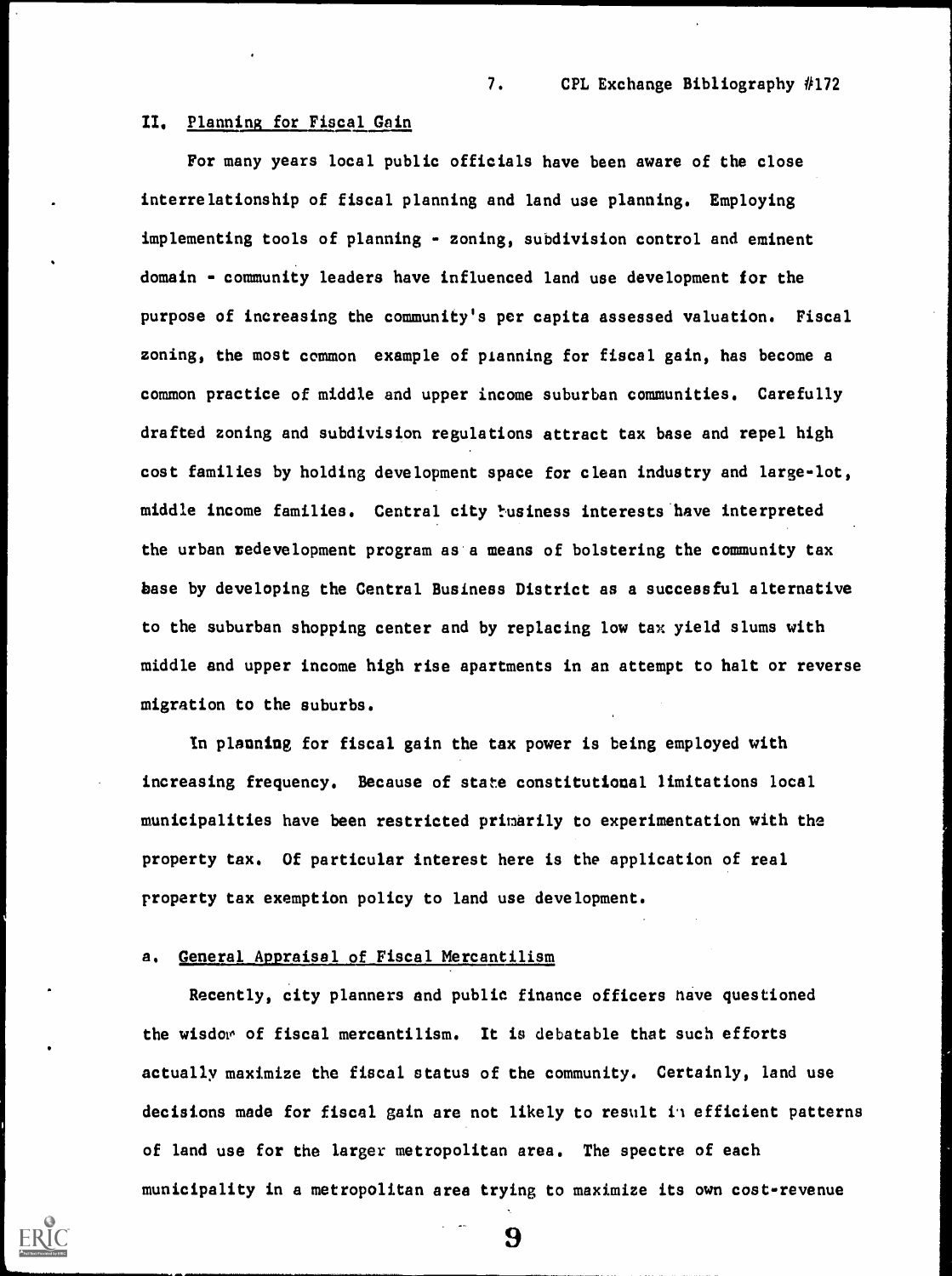combination with no concern for the externalities produced is a sufficient cause for concern.

Barnes, Ralph M. and George M. Raymond. "The Fiscal Approach tc Land Use Planning." J.A.I.P., XXI (spring-summer 1955), 71-75.

> These planners sharply criticize development policy that determines the suitability of a particular land use according to its ability to provide revenues to municipal coffers in excess of expenditures demanded. They suggest methods for improving research in an application of cost-revenue studies.

Bloom, Max R. "Fiscal Productivity and the Pure Theory of Urban Renewal." Papers and Proceedings, Regional Science Association, IX (1962), 201-212.

> The author criticizes the application of oversimplified and mechanistic cost-revenue techniques for the purpose of measuring the impact of land use changes as a result of redevelopment. Improvement will be realized by applying a more inclusive costbenefit methodology to a problem frame that treats the broader community rather than the narrower project site. While applied to urban renewal the conclusions are relevant for many other problems involving the evaluation of urban development alternatives.

Margolis, Julius. "Municipal Fiscal Structure in a Metropolitan Region." Journal of Political Economy, LXV (June 1957), 225-236.

> One of several papers by Margolis based upon empirical fiscal research in the San Francisco Bay Area. He questions the minimization of the tax rate as a rational goal for city planning and suggests that cost-revenue studies of community land use do not provide sufficient understanding for policy formulation. Encouragement of industrial and commercial assessed valuation in suburban communities may increase taxes due to changes in residential land use and an expanded demand for public services.

"On Municipal Land Policy for Fiscal Gains." National Tax Journal, IX (September 1956), 247-257.

This paper critically examines the assumptions underlying planning for fiscal gain and places particular emphasis upon the allocation of public costs among types of land use. It discusses the limitation of the gross average cost concept and recommends that a marginal cost concept replace it.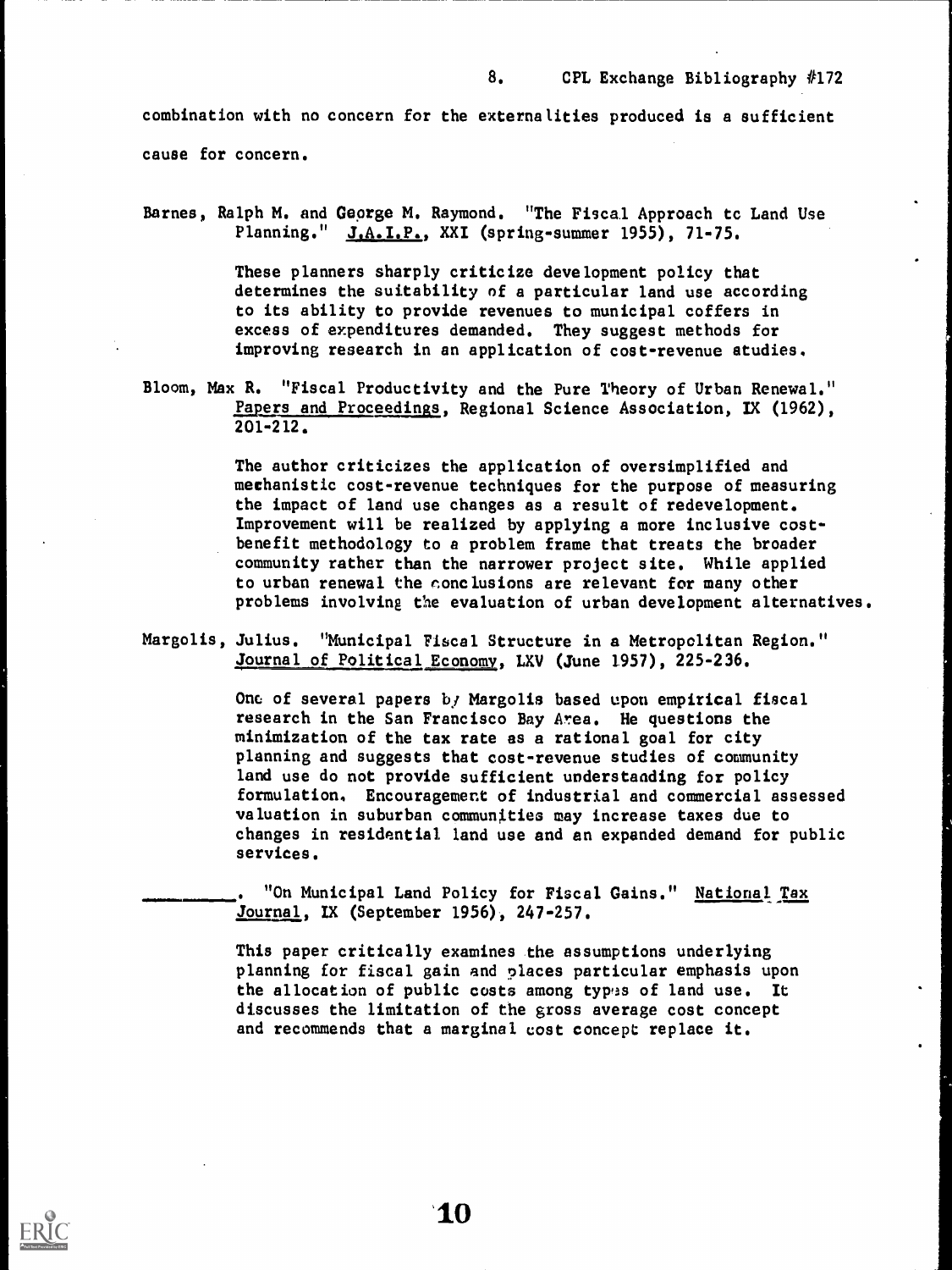

Margolis, Julius. "Variazionc of Property Tax Rates within a Metropolian Region." N.T.J., IX (December 1956), 326-330.

> Average tax loads were calculated for five types of city (central, balanced, dormitory, industrial enclave, and non-metropolitan) and the unincorporated remainder of counties in the San Francisco Bay Area. Surprisingly, balanced cities (those having a ratio of employment to resident labor force at approximately unity) and lormitory communities (those having an employment - resident labor force ratio below .75) had similar tax rates. Also, within-class variations in tar levies per 100 dollars true valuation was considerable for these two classes of municipality. These findings contribute to doubts about policies of deliberate industrialization in order to lower taxes.

\*Netzex, Dick. Economics of the Property Tax. Washington, D.C.: Brookings Institute, 1966.

> In a very brief subsection (Fiscal Mercantilism, pp. 131-132) in Chapter V Netzer forcefully summarizes the case against land use planning for fiscal gain in metropolitan areas. Local public officials are encouraged to employ fiscal zoning according to their understanding of which land use types "... pay for themselves." However their wise use and interpretation of a multitude of costrevenue permutat ins is by no means assured. If the quest for efficiency of development in the local municipality is uncertain, efficiency at the broader metropolitan level appears elusive.

"The Property Tax and Alternatives in Urban Development." Papers and Proceedings, R.S.A., IX (1962), 191.200.

The writer surveys the impact of the property tax upon land use but emphasizes the role of fiscal mercantilism in development decisions on the urban fringe and in the urban core. The "grotesque" notion that each taxing jurisdiction in the metropolitan area should be a balanced community with its own industrial park, shopping center and exclusive residential area is criticized for its disregard of and contribution to area-wide development problems.

Sacks, Seymour, and Alan K. Campbell. "The Fiscal Zoning Game. Municipal Finance, XXXVI (May 1964), 140-149.

> This original article suggests that local fiscal officers, in failing to consider the inverse relationships of some revenue sources with tax base, may incur for their communities a net loss by engaging in "modest" fiscal zoning. Perhaps, where state aid exceeds locally generated revenues community officials should strive to maintain a low tax base.

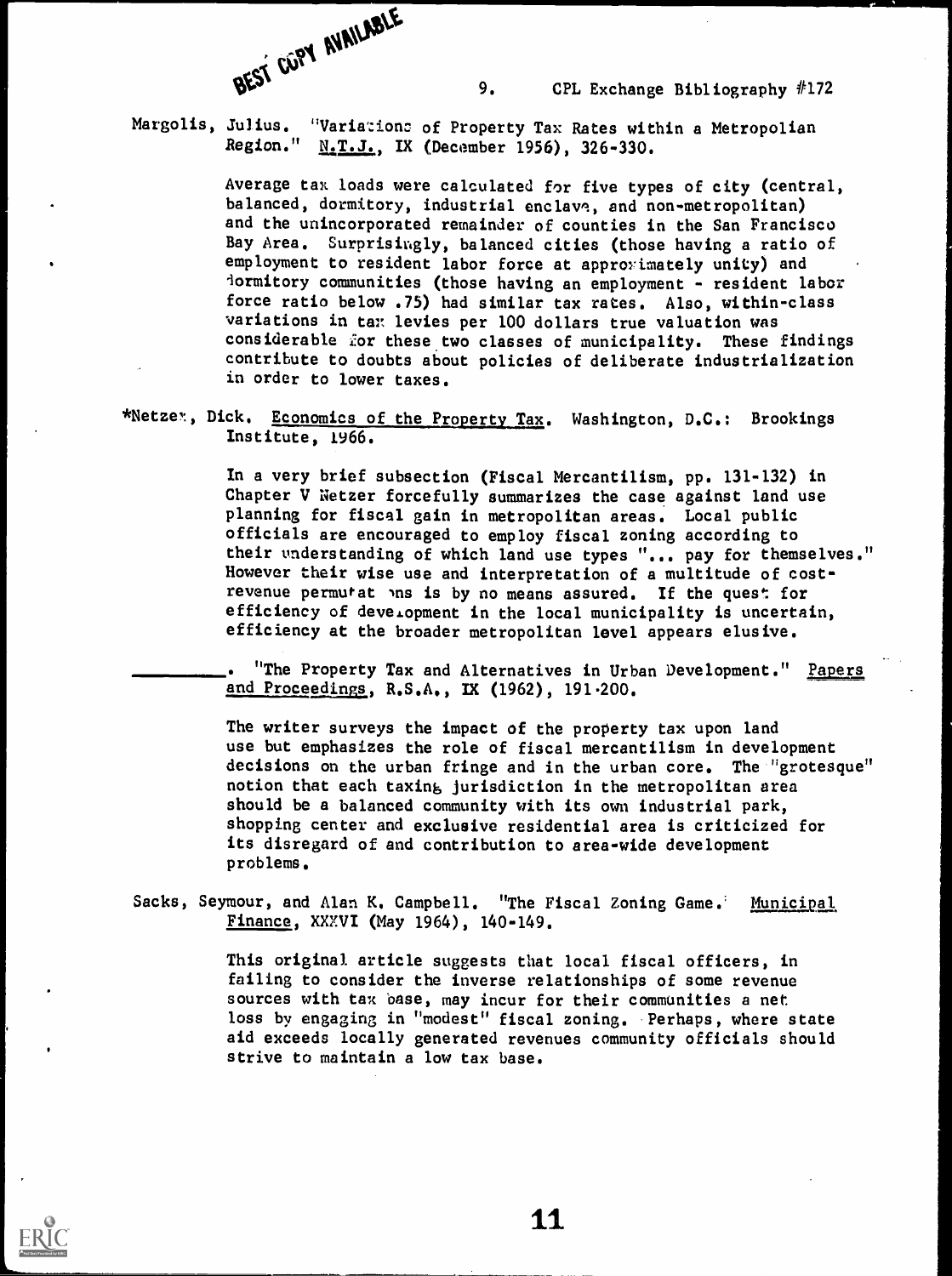Stiles, Lynn A. Financing Government in the Suburbs - The Role of the Property Tax. Proceedings of the Fifty-Third Annual Conference, National Tax Association (1960), 52-57.

 $\alpha \sim \epsilon$ 

An elegant statement questioning the wisdom of fiscal mercantilism.

'Local Tax Structure and Metropolitan Area Land Use.' Urban Land, XXII (January 1963), 1, 3-4.

Short of metropolitan consolidation the author advances the notion of 'fiscal federalism" or even the replacement of the present system of ad valorem taxation by a structure of user charges as a solution to fiscal mercantilism among municipalities.

Tiebout, Charles M. "A Pure Theory of Local Expenditures." Journal of Political Economy, LXIV (October 1956), 416-424.

> This imaginative theoretical paper attempts to evolve local government on the basis of a single criterion - minimization of the cost of local government -- thus providing a theoretical rationale for intermunicipal competition for low taxes and high service levels.

Wheaton, William L. C. "Metro-Allocation Planning." J.A.I.P., XXXIII (March 1967), 103-107.

> As part of a larger purpose of reformulating metropolitan planning the author suggests that a metropolitan plan should be a device that allows freedom of choice for individual municipalities. It would redress fiscal imbalances -- such as those that might develop through fiscal mercantilism -by levying charges and awarding equalization payments in accordance with the spillover, costs of local development.

Wood, Robert C. 1400 Governments: The Political Economy of The New York Metropolitan Region. Cambridge, Massachusetts: Harvard University Press, 1961.

> Chapter III, "Responses Of The Local Governments' provides a useful description of the pursuit of fiscal mercantilism by suburban communities in the New York Metropolitan Area.

Wuster, Catherine Bauer. "Redevelopment: A Misfit in the Fifties," in The Future of Cities and Urban Redevelopment. Edited by Coleman Woodbury, Chicago: University of Chicago Press, 1953.

> Central city redevelopment is described as a means for bolstering "waning property values' and bringing in new taxable valuation. As such the program is a suitable device for pursuing fiscal mercantilistic objectives.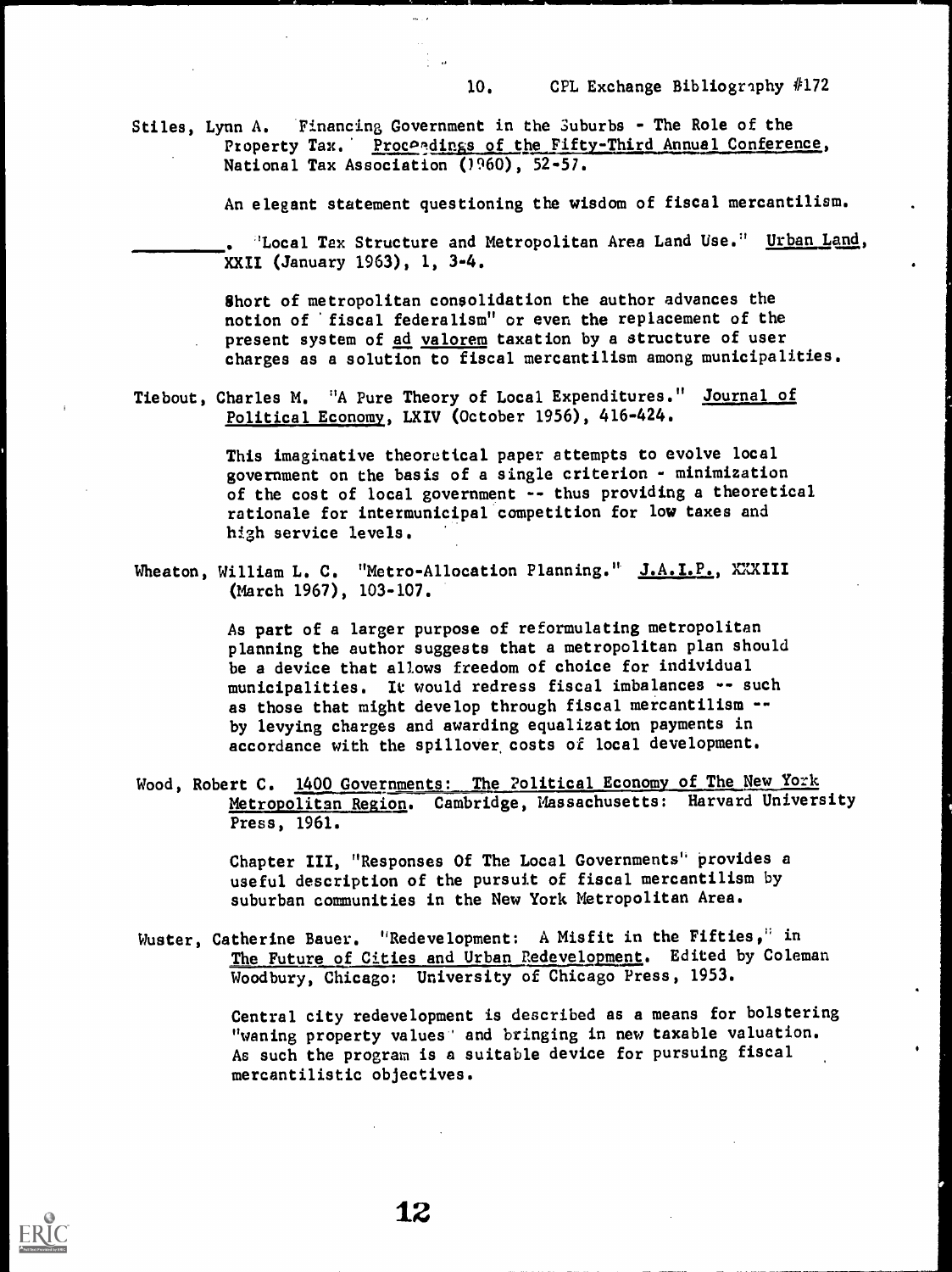BEST COPY AVAILABLE

11. CFL Exchange Bibliography #172

#### b. Measurement of Fiscal Gain

Planning for fiscal gain draws empirical support from a family of measurement techniques called cost-revenue analysis. This analysis attempts to measure the net; cost to government of providing municipal services to a specific piece of land. The net cost is the difference between government expenditure in the area and public revenues generated by the area. While cost-revenue or fiscal productivity methods have been applied to the evaluation of the equity of curient fiseal policies, the economic soundness of governmental reorganization, and the capital budgeting for public services and facilities, we are concerned here with its employment in land use planning decision making. The questions "How can land be developed to best minimize public expenditures?" or "What are the costs and revenues asfociated with various alternative redevelopment proposals?" exemplify the nature of the technique's application.

While there has been a general criticism of cost-revenue analysis in the past, the method has come under specific attack in the land use planning and decision making area. Techniques derived from operations research and systems analysis -- such as cost-benefit and sensitivity analysis -- have been promoted recently.

\*Bonner, Ernest R. "The Economic Impact of a University on its Local Community." J.A.I.P., XXXIV (September 1968), 339-343.

> An input-output framework is employed to determine the economic impact and to specify in detail the dimensions of this impact, of a university upon the local community. The study proves that revenues made available indirectly to the municipality by a tax exempt facility via the private sector may well be more important than revenues gained by the municipality through direct taxation of this facility.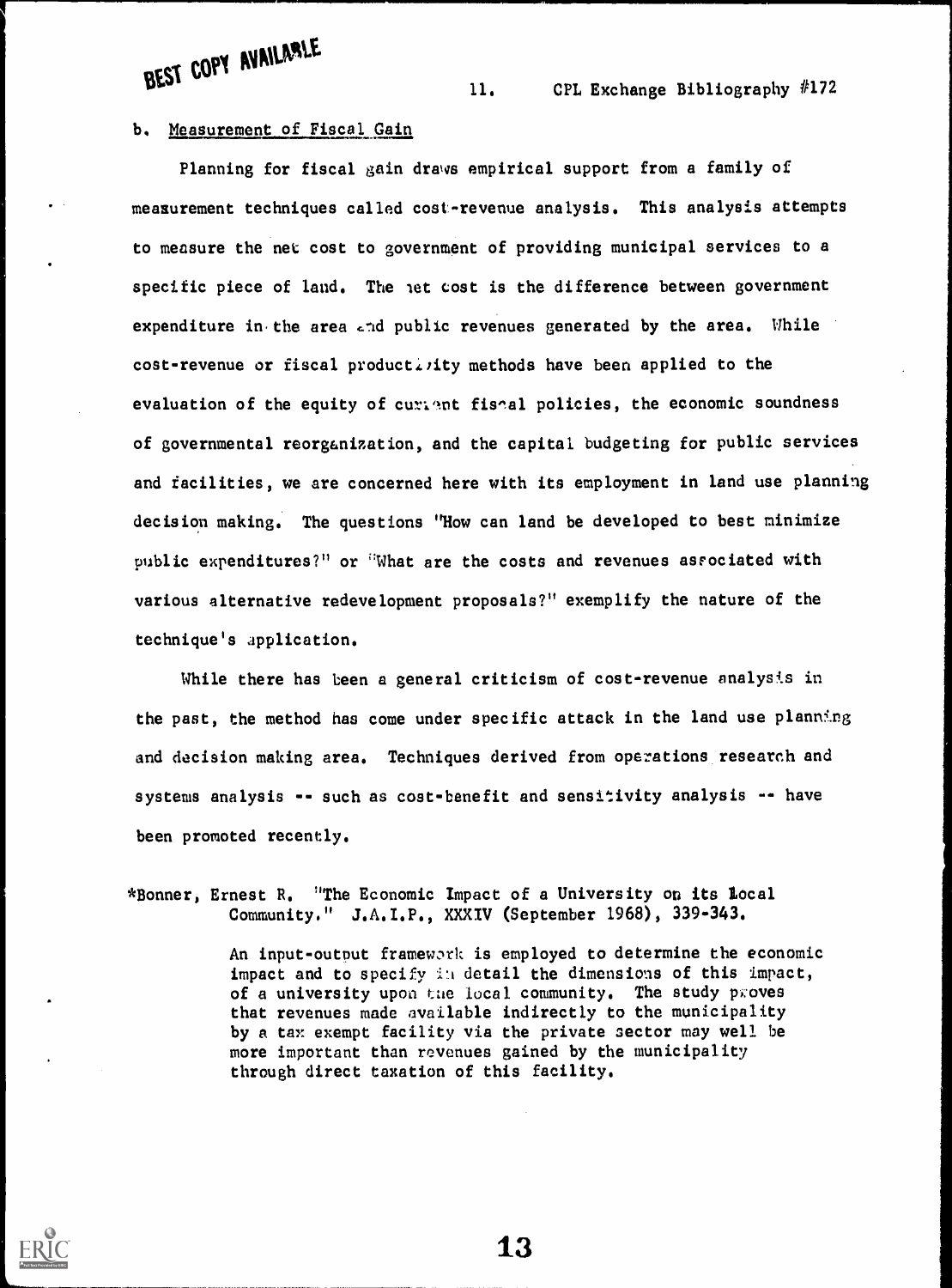Del Guidice, Dominic, "Cost-Revenue Implications of High-Rise Apartments," Urban Land, XXII (February 1963), 1, 3-5.

> This conventional cost-revenue analysis demonstrates that each high-rise apartment unit in a Stamford, Connecticut sample produces an average educationally allocable revenue surplus of 33 dollars. This is explained by the lower demand for educational services by apartment dwellers compared to single family residences.

Friend, J. K. and W. N. Jessop. Local Government and Strategic Choice: An Operational Research Approach To The Process of Public Planning. Beverly Hills, California: Sage Publications, 1969.

> The fiscal productivity goal is examined as one of several decision criteria for shaping community development. Such recent evaluative techniques as sensitivity analysis and risk analysis are demonstrated together with cost-benefit and cost-effectiveness analysis.

Isard, Walter and Robert Coughlin. Municipal Costs and Revenues Resulting From Community Growth. Wellesley, Massachusetts: Chandler-Davis Publishing Co., 1957.

> This study is a major attempt to advance the cost-revenue methodology. Designed particularly to assist small communities on the periphery of larger central cities, the researchers propose a "building block" technique to determine if industrial growth 'leads to a decrease or increase in the general community tax rate." The research design is marred by certain unrealistic assumptions including an inadequate treatment of the revenue side of the ledger. They make the significant statement that differences in municipal costs among communities or alternative developments within a single community result more from "differences in the level of municipal services provided" than from differences in density and pattern of development."

Litchfield, Nathaniel. "Cost-Benefit Analysis in City Planning." J.A.I.P., XXVI (November 1960), 272-279.

> In its early introduction to the planning literature costbenefit analysis is recommended as a useful technique for evaluating the utility of alternate planning proposals. Some of the difficulties encountered in applying the technique to planning proposals are anticipated.

. "Cost-Benefit Analysis in Urban Development - A Case Study: Swanley." *lapers*, R.S.A., XVI (1965), 129-153.

This is a summary of the author's "planning balance sheet" framework for cost-benefit analysis in urban renewal. The repercussions of urban renewal are traced as costs and benefits of various affected groups -- producer/operators and consumers -in the community. Intangibles are represented by a set of scripts and subscripts and are treated algebraically to indicate relative magnitudes.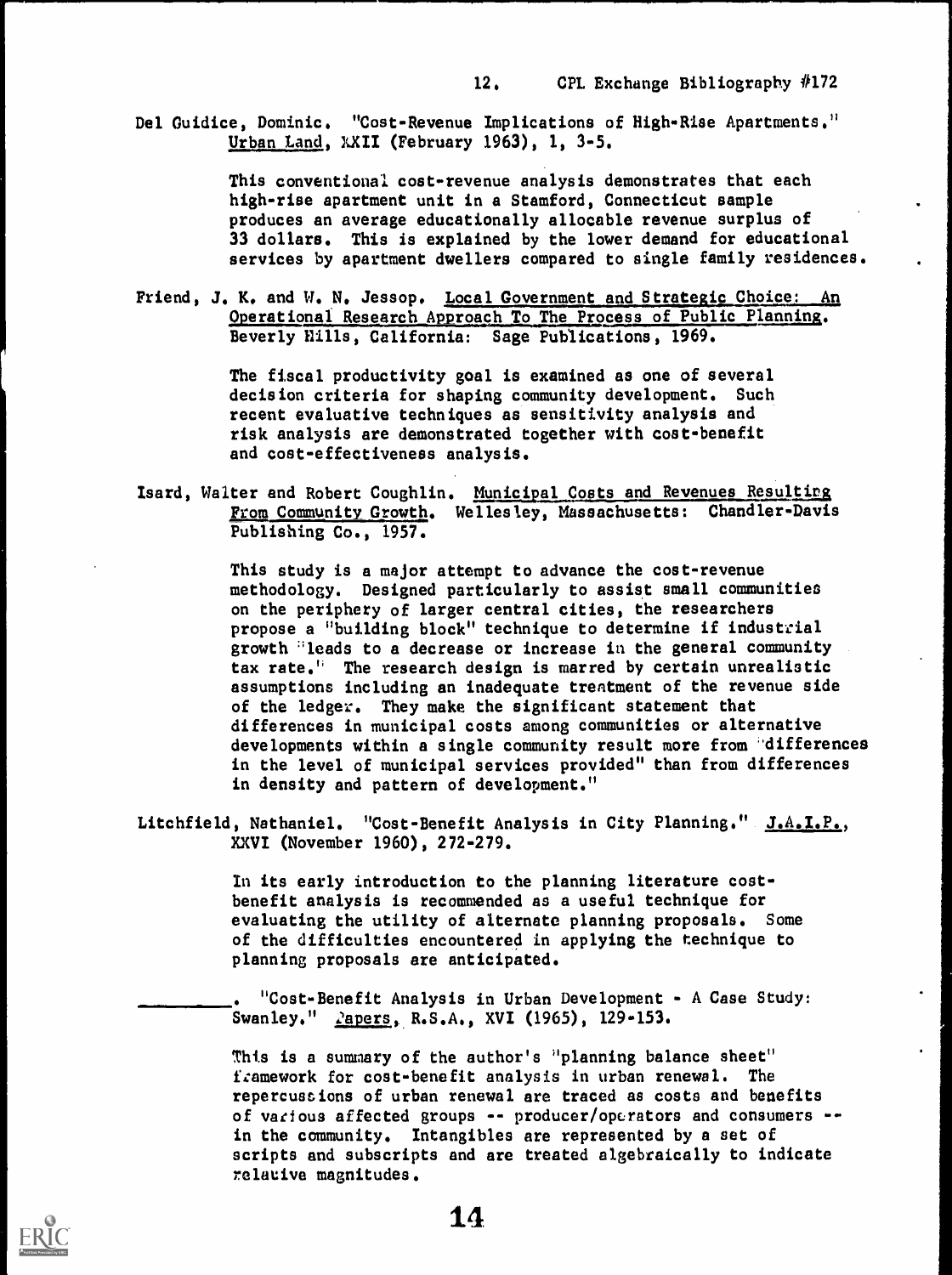Mace, Ruth L. Municipal Cost-Revenue Research in the United States: A Critical Survey of Research to Measure Municipal Costs and Revenues in Relation to Land Uses and Areas: 1933-1960. Chapel Hill, Norti Carolina: Institute of Government, University of North Carol:na, 1961.

> A complehensive review, summary, and critique of cost-revenue literattre during this twenty-seven year period. Methodological criticism are particularly incisive. This is essential reading for anyona pursuing the fiscal-mercantilism theme..

Mace, Ruth L. and Warren J. Wicker. "<u>Do Single - Family Homes Pay Their Way?":</u> A Comparative Analysis of Costs and Revenues for Public Service. (Kesearch Monography 15.) Washington, D.C.: Urban Land Institute, 1968.

> This study demonstrates for the three areas studied that singlefamily homes do produce a surplus of revenues over costs. The cost-benefit status of single-family homes in other areas will depend upon (1) the extent to which the developer bears the initial capital cost of public improvements; and (2) the extent to which the operating costs of public services are met from local rather than state revenues. It is suggested that community leaders concerned with the potential tax burden to the community of new residential housing would better direct their efforts toward fiscal reform (local and state levels) then through negative efforts to discourage sound residential development.

Mao, James C. T. Efficiency in Public Urban Renewal Expenditures Through Benefit-Cost Analysis." J.A.I.P., XXXII (March 1966), 95-107.

> In the first part of the paper a theoretical framework is developed for measuring the costs and benefits to society of an urban renewal project. This theoretical framework evolves from a consideration of four basic issues (1) the costs and benefits for society as a whole, (2) the proper criteria for ranking projects, (3) computation of the social cost of capital, and (4) the treatment of intangibles. The second part of the paper applies this framework to a residential slum clearance project in Stockton, California,

Massachusetts Department of Commerce and Massachusetts Institute of Technology, Urban and Regional Studies Section. The Effects of Large Lot Size on Residential Development. (Technical Bulletin 32.) Washington, D.C.: Urban Land Institute, 1958.

> This is a case study for selected Boston suburbs of the public costs and revenues associated with the development of large lots (one or more acres). Among other conclusions it was determined that large lot zoning did not necessarily increase lot development costs nor community costs. The larger lots did not invariably provide increased per family tax revenues for the community.

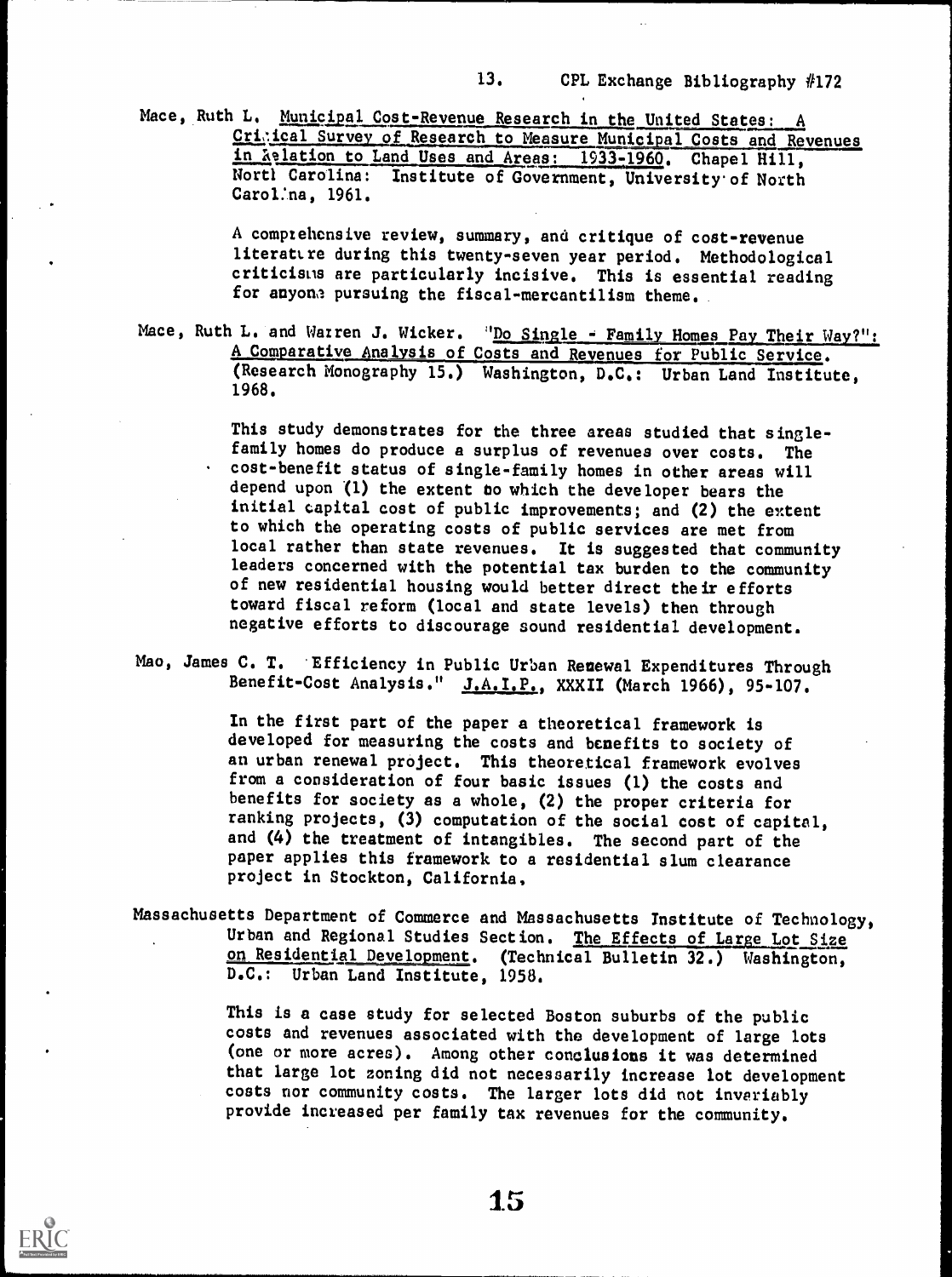Prest, A. R. and R. Turvey. "Cost-Benefit Analysis: A Survey." The Economic Journal, LXXV (December 1965), 683-735.

> The most complete review of the subject -- including its theory and application -- in print. An extensive bibliography is included.

Sternlieb, George. "Garden Apartment Development: A Municipal Cost-Revenue Analysis." Urban Land, XXIII, (September 1964), 1, 3-7.

> A summary of the methodology and empirical results of a study designed to compare tax revenues generated by a garden apartment development with the cost of educating the children of its tenants. This New Jersey example indicates that the cost-revenue ratio can be kept favorable to the municipalities if the total size of the development is kept under 400 units, per room rents are high, and three or more bedroom units are avoided.

Wheaton, William L. C. "Applications of Cost-Revenue Studies to Fringe Areas." J.A.I.P., XXV (November 1959), 170-174.

> The author identifies three major applications of cost-revenue analysis for fringe areas. They are residential exclusion uses, industrial balance uses, and annexation uses. He criticizes these studies for their methodological weaknesses and conceptual errors. It is suggested that marginal cost theory is more realistic than average cost theory. Most studies disregard non-property tax revenues and grants-in-ai . Arbitrary allocation of costs to residential properties ignores the community responsibility of industry and commerce. Finally, the time dimension is ignored when capital outlays are amortized in a period less than the useful life of the facility. Also, service demands of residents and industry vary widely over their life span.

Wheaton, William L. C., and Morton J. Schussheim. The Cost of Municipal Services in Residential Areas. Washington, D.C.: U. S. Government Printing Office, 1955.

> Although this study treats only the cost side of the cost-revenue equation it makes a fresh attempt at methodological improvement.

#### c. Urban-Suburban Exploitation Hypothesis

The problem of inadequate tax resources continues to be identified as a city, and more often as not a large city, problem. For central cities in large metropolitan areas the fiscal bind frequently has been cast in the form of the familiar urban-suburban exploitation hypothesis. This hypothesis identifies the cost of government in the central city to be directly proportional to the size of the suburban population. Presumably, the central city is forced to maintain a wide range of public facilities and services that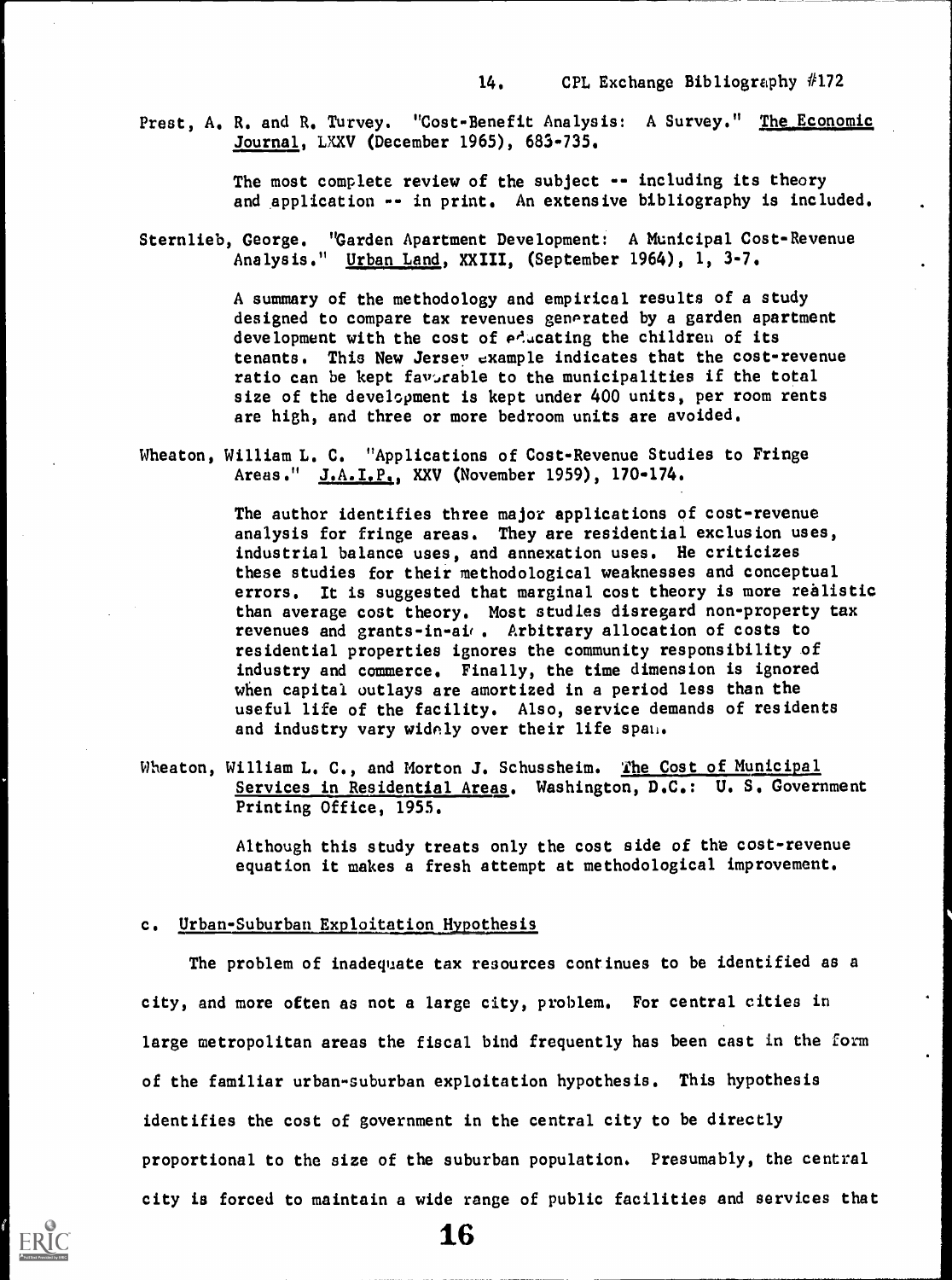are used by suburbanites as well as city dwellers.

It will be seen later that property tax exemptions have become part of the urban-suburban exploitation hypothesis. Here, it is appropriate to examine briefly the evolution and validity of the hypothesis.

Advisory Commission on Intergovernmental Relations. Metropolitan Fiscal Disparities. Vol. II of Fiscal Balance in the American Federal System. Washington, D.C.: Government Printing Office, 1967. Washington, D.C.: Government Printing Office, 1967.

> In this report on a detailed fiscal disparities analysis for the thirty-seven largest SMSA central cities and their peripheral suburbs there is some evidence to support the exploitation hypothesis. Findings indicate that "high cost" citizens are concentrating in the central cities. At the same time central city tax resources are increasing at a decreasing rate due to the exodus of the middle and high income family and business firm to suburbia. The presence of "high cost" citizens, greater population densities, and the need to service commuters from the suburbs usually requires the central cities to spend more than their suburban neighbors.

Bahl, Roy W. Metropolitan City Expenditures: A Comparative Analysis. Lexington: University of Kentucky Press, 1969.

> In an effort to construct a model of metropolitan city expenditures the researcher examines the suburban fringe or contact population as one of a number of explanatory variables. He "tentatively" accepts this contact population as a determinant of per capita central city expenditures but points out that it may be difficult to separate the influence of a large proportion of non-residential users and the level of non-property and nonresidential property tax base as determinants of municipal expenditures.

Brazer, Harvey E. City Expenditures in the United States. New York: National Bureau of Economic Research, 1959.

> In his influential "determinants" study the author demonstrated for forty large metropolitan areas that an inverse relationship existed between the proportion of metropolitan population located in the central city and the central city per capita expenditure. This finding reinforced Hawley's earlier work.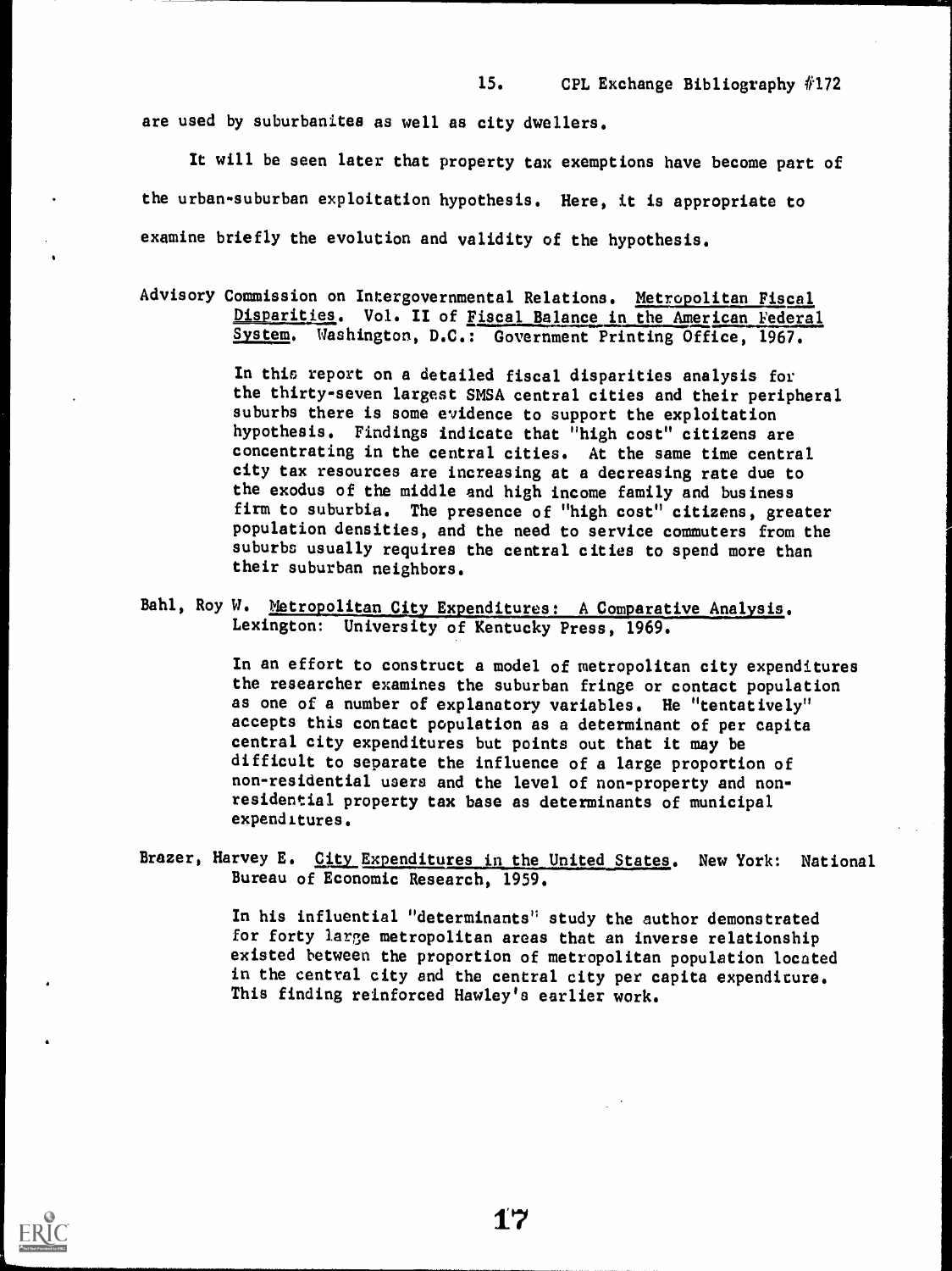Campbell, Alan K., and Scymour Sacks. Metropolitan America: Fiscal Patterns and Governmental Systems. New York: The Free Press, 1967.

> This work indicates that the earlier description of the exploitation hypothesis by Hawley and Brazer is too simplistic in the light of more recent census data. The hypothesis becomes more acceptable if qualifications concerning central city size, economic base, revenue sources, and regional location axe also considered.

Hawley, Amos H. "Metropolitan Population and Municipal Government Expenditures in Central Cities." Journal of Social Issues, VII (Nos. 1 and 2, 1951), 100-108.

> In this early effort to empirically test the exploitation hypothesis the researcher demonstrates "that per capita costs of government" for the central city population "are more closely related to population living outside the city . . . than with the population occupying the city . . . . "

Wilensky, Gail. "Determinants of Local Government Expenditures." Financing The Metropolis: Public Policy in Urban Economies. Edited by John P. Crecine. Beverly Hills, California: Sage Publications, 1970.

> In a section entitled "Exploitation" the writer describes suburban exploitation of central city. As commuters, shoppers and recreators suburbanite3create costs in terms of roads, traffic control, police protection and subsidized transportation systems. On the other hand they contribute to the city's revenues through payment of various non-property taxes and charges collected in the city. A more insidious cost results from the concentration of the metropolitan area's poor in the central city in part due to discriminatory practices of suburban communities. Several research themes are suggested.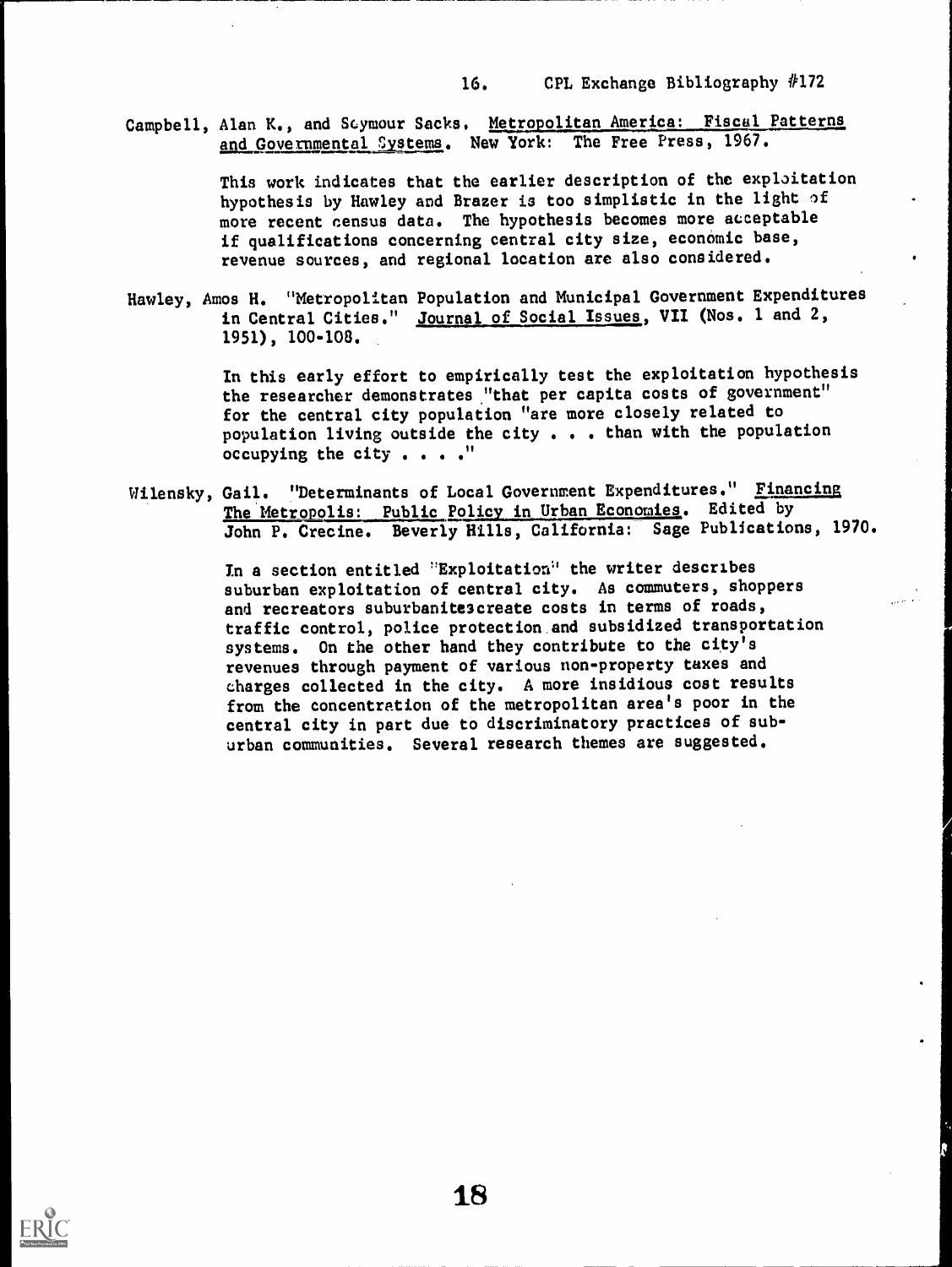#### III. The Real Property Tax Exemption

A property tax exemption may be considered as that which is part of the subject matter of a property tax law, but which is removed from taxation by explicit provision of statute or constitution. There is an important distinction between an exemption and an exclusion, the latter being an item that is not a part of other items described by statute or constitution. A more encompassing definition of property tax exemption includes all property excluded, explicitly or implicitly, from a property tax law. In the implicit case -- for a law that treats only realty -- personality would be considered an exemption. The first definition of exemptions is employed in this bibliography.

The property tax exemption is characterized by a great variation in its application within the United States. It may be determined on the basis of the type of property, use to which it is put and length of time it supports that use, identity of owner, identity of use, and numerous combinations of type, owner, and use. The administration of the exemption is as varied from state to state as is the general property tax. In its availability and reliability real property tax exemption data is equally varied. This diversity of character will be examined here.

#### a. The Legal and Administrative Framework

The history and present pattern of exemptions are unique for each state: they are the product of the interaction of separate and distinct sets of constitutional, legislative, and administrative developments. These developments have occurred in response to the particular felt needs of legislatures and citizens of the several states.

It is not the purpose here to depict in any comprehensive way the range of legal and administrative structures that have evolved in the nation. Such an objective would be impossible within the scope of this bibliography. Yet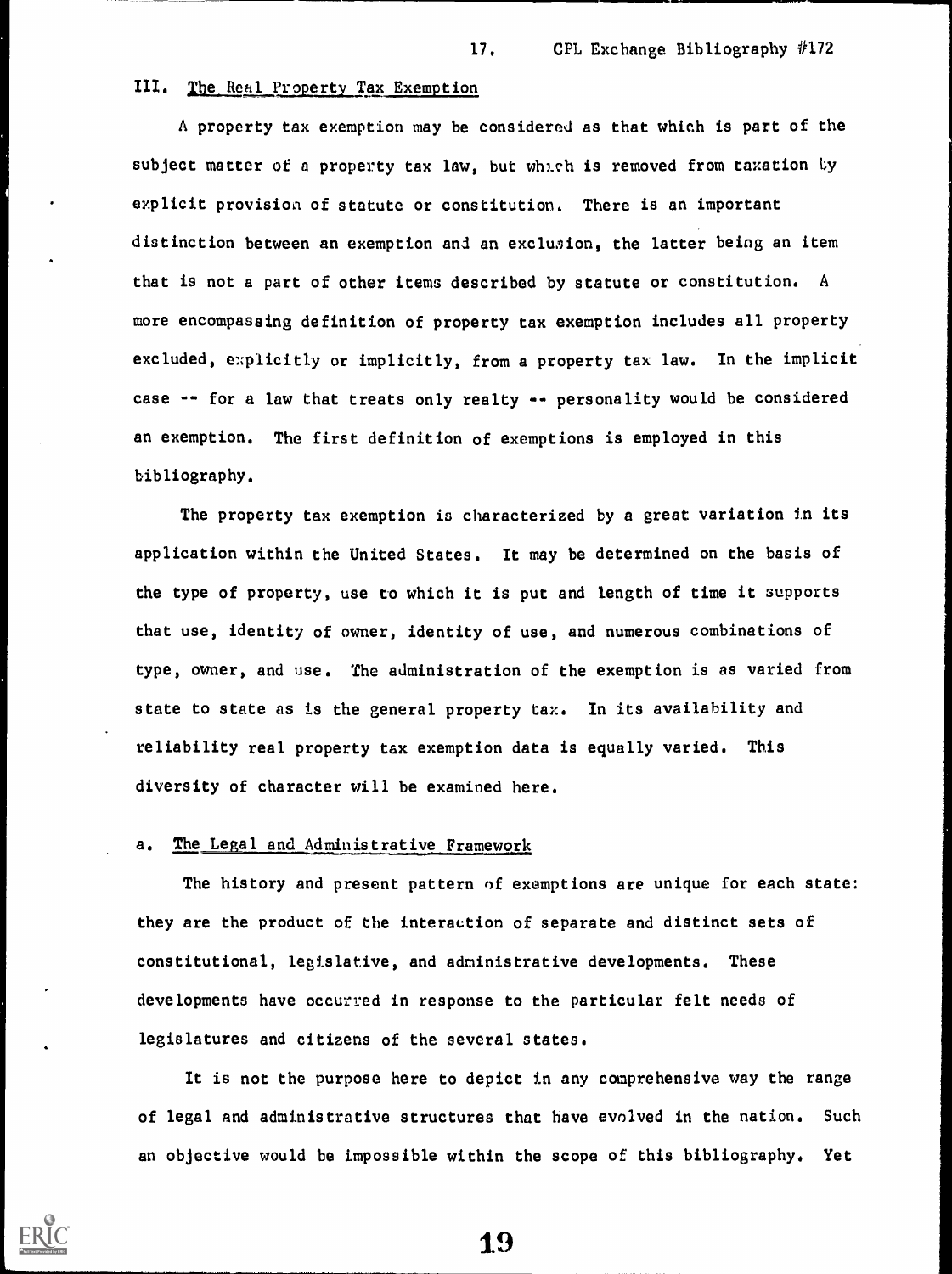BEST COPY AVAILANCE

in order to appreciate the exemption phenomenon it is necessary to consider its temporal development. By focusing upon the sources for one State -- New York -- continuity is maintained.

McCulloch, V. Maryland, 17 U. S. 579 (1819).

In this milestone Supreme Court decision the doctrine of federal immunity is soundly established. The federal government as a sovereign power cannot be taxed by the states.

McKinney's Consolidated Laws of New York Annotated, Book 49A, Real Property Tax Law. Brooklyn, New York: Edward Thompson Co., 1960.

> This is the primary statutory reference to real property tax law in New York State. Separate sections deal with the legal interpretation of exemptions and their administration. This type of information is available for each state in the appropriate collection of annotated revised statutes or consolidated laws.

New York State. Constitution.

State constitutions vary widely in the degree to which they treat property tax exemptions. Some constitutions make no reference to the subject, leaving legislatures free under their general powers to grant, alter, and revoke special exemption laws. Other constitutions treat cxemptions in detail and at length, enumerating thcse that may or shall be granted by the legislature and barring any others not enumerated in the constitution. A third group of constitutions makes a general statement regarding exemptions and specifies a few mandates and restrictions applicable to the legislature. The New York Constitution, originally silent on the subject of exemptions, is one of the third group directing a minimum of mandates or restrictions to the legislature.

b. Classes of Exemption

As suggested in the introduction to section III exemptions may be classified in a number of ways to facilitate discussion and study. Four general classes of property tax exemption identified here are instructive if not exhaustive. These include exemptions that provide a minimum of subsistence, protect public property, subsidize private agencies providing public services, and encourage activities considered desirable to society.

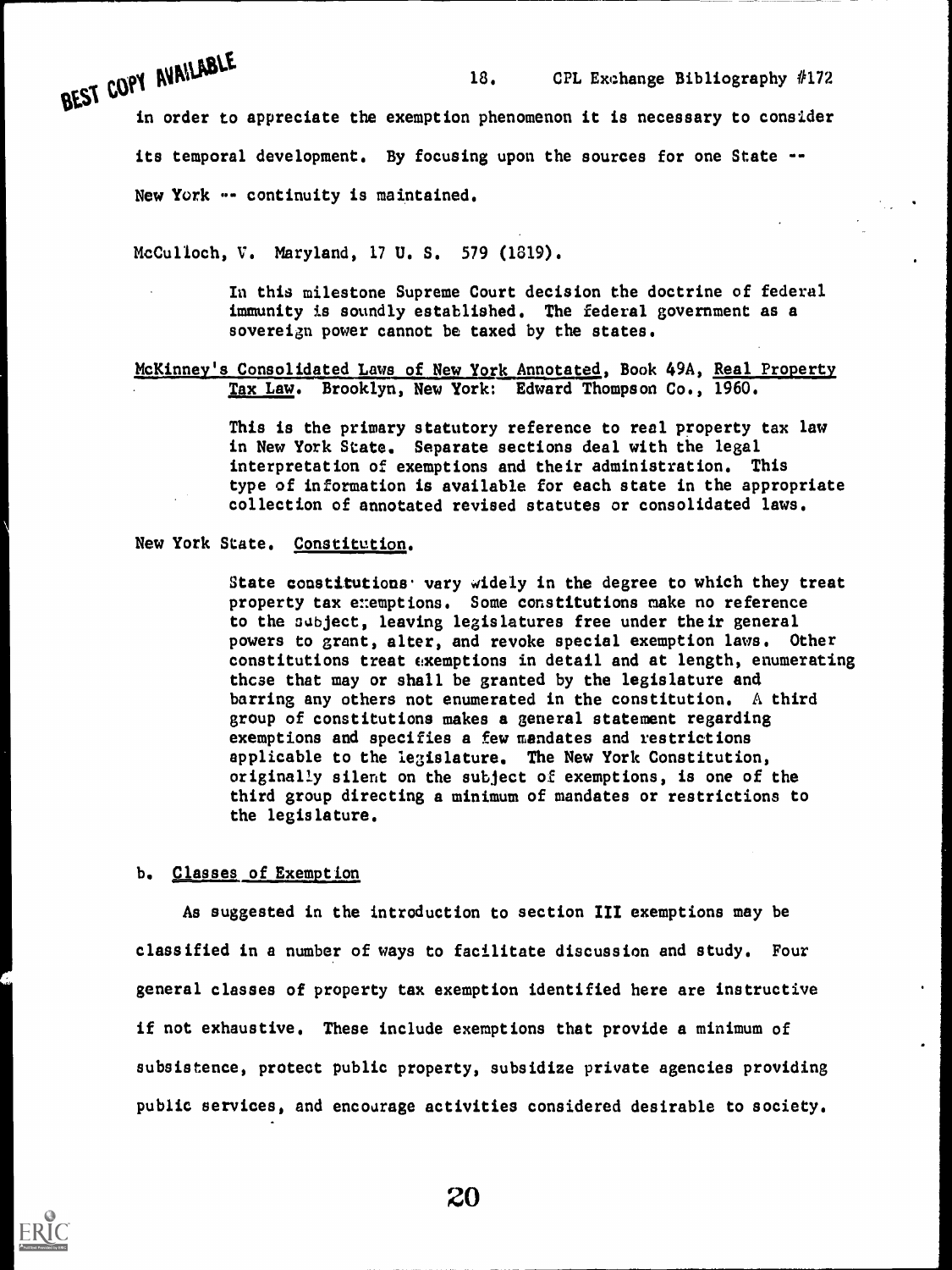$11$  MD<sub>L</sub> 19. CPL Exchange Bibliography #172 Another frequently employed classification system distinguishes publicallyowned exempt property from privately-owned exempt property.

A third classification system separates real property that is wholly exempt from real property that is partially exempt. All classes of public  $\Box$ property and most classes of private property are wholly exempt. The. homestead and veteran partial exemptions account for most of the assessed value of partially-exempt property in the United States.

The references cited below, and grouped according to their general or topical treatment of the subject, are merely representative of the vast descriptive literature.

1. General Sources

\*Advisory Commission on Intergovernmental Relations. The Role of the States in Strengthening the Property Tax. 2 Vols. Washington, D.C.: Goverment Printing Office, 1963.

> Chapter 8 in Volume I presents a critical review of the growth in property tax exemptions and the affect of this upon taxation policy.

Carbert, Leslie E. "Property Tax Exemptions as a Tool of Planning." Proceedings of the Fifty-Eighth Annual Conference, National Tax Association, 1965.

> He reviews various objectives for property tax exemptions and concludes that exemptions can serve as a useful planning tool only if ". . . a clear set of priorities has been established and only if it can be demonstrated that the response of the private sector is likely . . . to lead society toward these consensuses of 3oa1s." As a device that must be regulated at the state level and is applied to a pluralistic society exhibiting a variety of goals, the property tax exemption policy would appear to be ". . a very crude tool for planning. . ." producing a . . . very uncertain product."

\*Citizens Budget Commission, Inc. Real Estate Tax Exemption in New York City: A Design for Reform. New York: Citizens Budget Commission, Inc., 1967.

> This is an extremely thorough examination of property tax exemptions in a city where exemptions appear to create hardships for local government.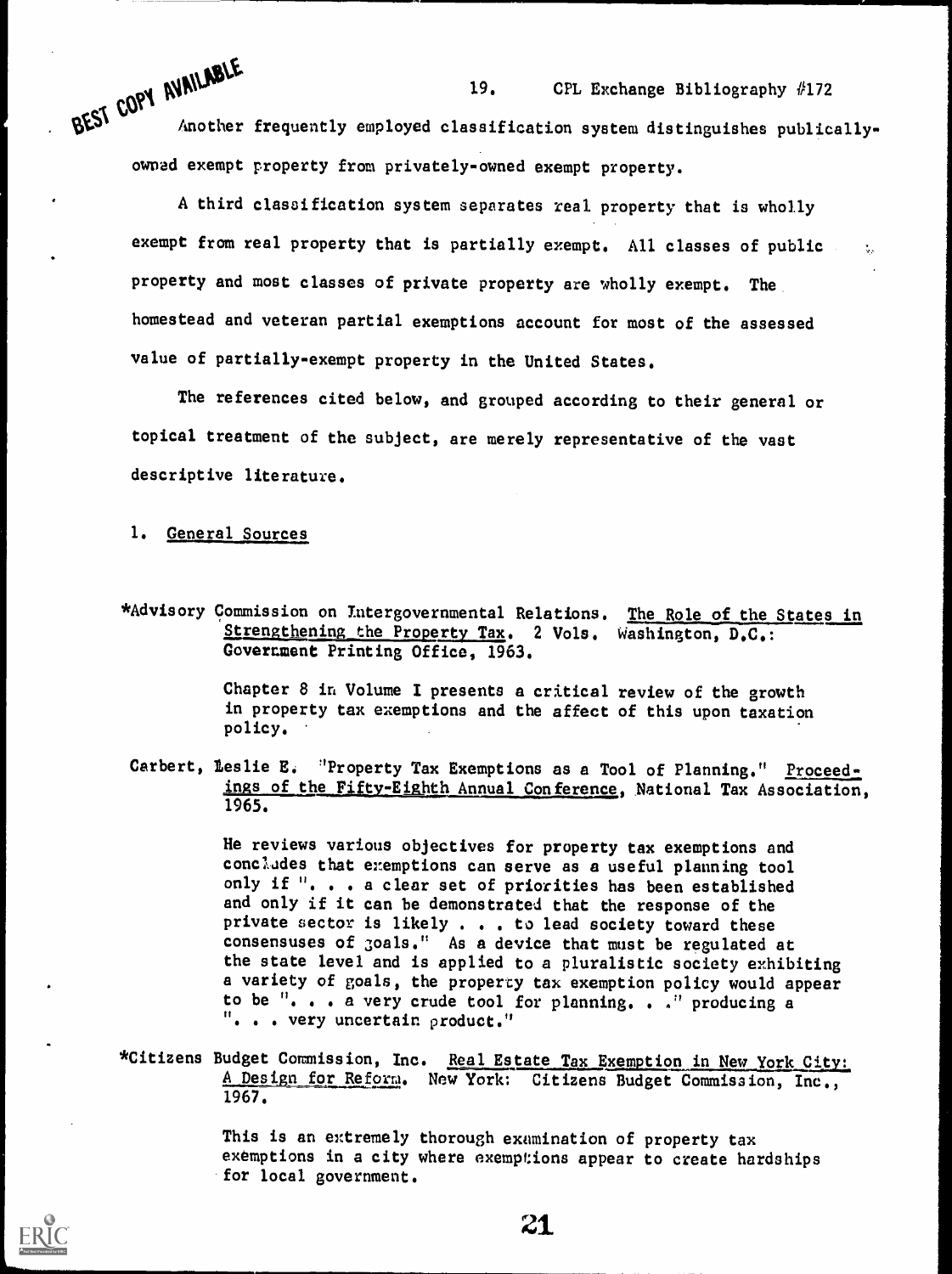Hardy, Gerald N. Tax-Exempt Real Property." Current Problems and Alternatives in Financing Pennsylvania Governments: 1960-1970. Edited by William R. Monate. University Park, Pennsylvania: Pennsylvania State University, Institute of Public Administration, 1962.

> This article and accompanying articles in the volume provide references to useful unpublished papers on the subject.

Huhtanen, Robert J. "Growth of Tax Exempt Property in Worcester, Massachusetts, 1943-1959." Unpublished M.A. thesis, Clark University, 1962.

> There are few studies that attempt to describe the areal growth and location of tax exempt land. This case study does chat. Author insists that area and location of tax exempt site within city are key factors in determining the importance of the exemption.

Martin, James W. "General Theory of Tax Exemption." Tax Exemptions. Symposium Volume. New York: Tax Policy League, Inc., 1939.

> As one of several interesting papers delivered at this tax exemption symposium, it attempts to clarify the subject by carefully defining the language and developing a useful classification systems.

Newcomer, Mabel. "The Growth of Property Tax Exemptions." N.T.J., VI (June 1953), 116-128.

> Dr. Newcomer's article provides an informative summary of property tax exemption trends in the United States.

Norbert, Walter J. Exemption of Property from Local Taxation in Delaware: A Study of New Castle County, Delaware. Dover, Delaware: By the Author, 1960.

> A useful example of a detailed examination of tax exemption policy and its quantitative fiscal implications for one local government.

O'Bannon, Joan E. "Payments from Tax-Exempt Property." Property Taxation -U.S.A. Edited by Richard W. Lindholm. Madison: University of Wisconsin Press, 1967.

> Dr. O'Bannon examines substitute payments made to governments on public and privace tax exempt property. These substitute payments are compared with potential tax revenues.

Walker, Mabel. "Increasing Clamor for Property Tax Exemptions." Tax Policy, XXXI (October 1964), 3-16.

> The author reviews the spread of the property tax exemption base from "traditional" exemptions to "newer types of exemptions" and "new variations in the traditional types." Recommendations are suggested for constraining the future spread of the tax exempt portion of the tax base.

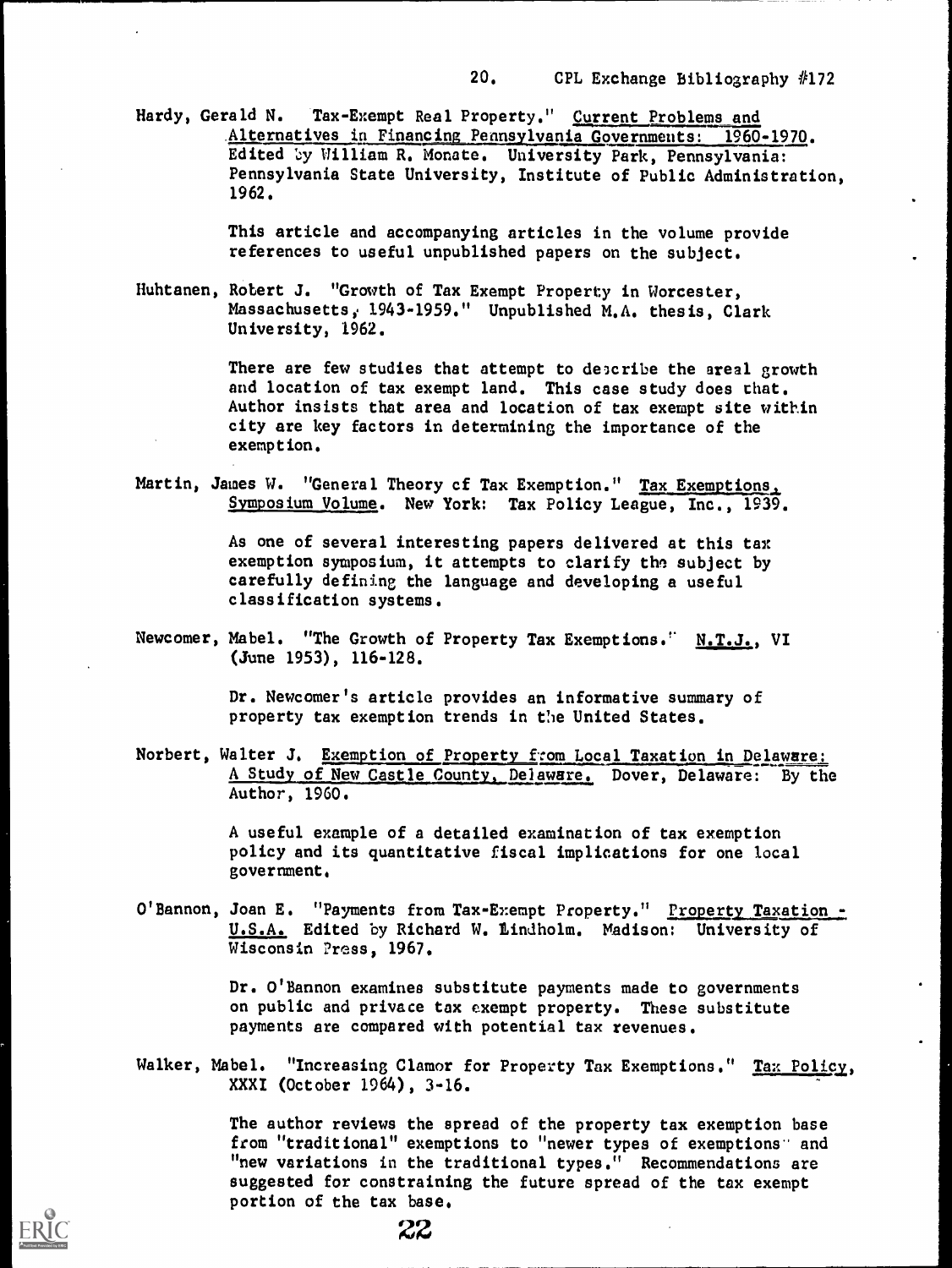#### 2. Topical Sources

Advisory Commission on Intergovernmental Relations. State and Local Taxation of Privately Owned Property Located on Federal Areas. Washington, D.C.: Government Printing Office, 1961.

> The problem of private property located on Federal land is judged by the Commission to involve a principle rather than a ". . . potentially large material gain or loss." The principle of equal tax treatment of similar properties is violated here. The Commission recommends chat Congress, States, and Federal and State executive bodies work for legislation that will give States legislative jurisdiction (thus the power to tax private property) over Government owned property.

Behrens, John O. "Property Tax Exemptions for Veterans." Municipal Finance, XXXII (February 1960), 122-129.

> Provides data for tax losses through the veterans exemption by county in California.

Chen, Yung-Ping. "Present Status and Fiscal Significance of Property Tax Exemptions for the Aged."  $N.T.J.$ , XVIII (June 1965), 162-174.

> The author reviews the nature of property tax concessions to the aged in six states and discusses eligibility requirements-income and exemption limitations. In evaluating the fiscal importance of this exemption he concludes that even a small revenue loss is "significant" because it represents an extended use of the exemption method as a policy instrument.

Dean, Herbert G. "An Investigation into the Effectiveness of Tax Exemptions as a Means of Attracting Manufacturing Establishments and Some of Their Implications as a Part of Community Development Programs. Unpublished M.R.P. thesis, University of North Carolina, Chapel Hill, 1959.

> This thesis presents an excellent discussion of the use of tax exemptions as a device for attracting industry. An historical review and evaluation of effectiveness of industrial tax incentives are included.

\*Heilbrun, James. Real Estate Taxes and Urban Housing. New York: Columbia University Press, 1966.

> Of the seven forms of real estate tax examined for their ability to improve the quality of urban housing the author favors tax abatement. He then compares this form of exemption with a tax abatement in combination with the existing property tax and a capital value tax (exemption of all improvements).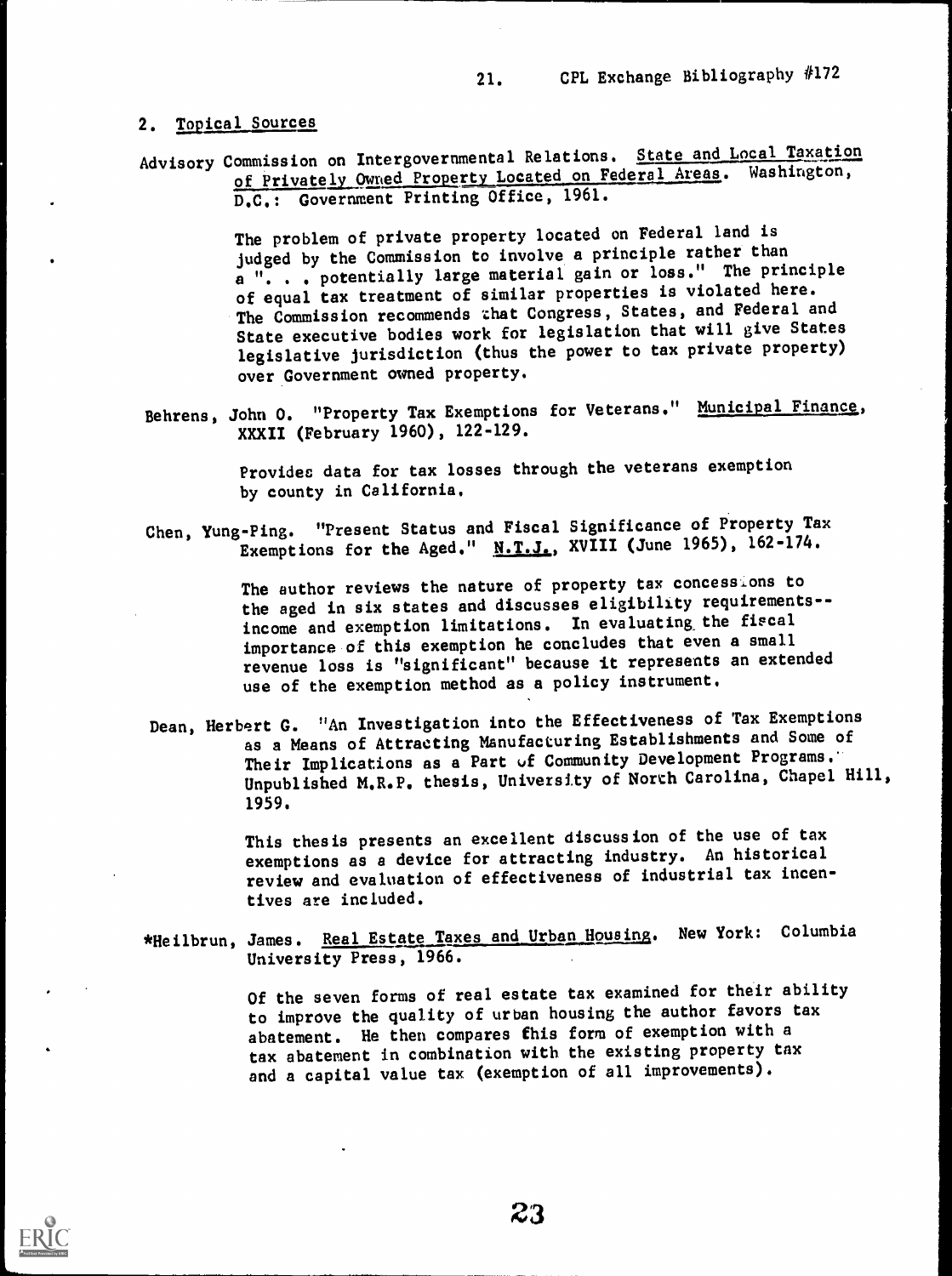House, Peter. "Partial Tax Exemption for Farmland Properties in the Rural-Urban Fringe." The Appraisal Journal, XXXVI (July 1968), 393-407.

> Land speculation on the rural-urban fringe and the resulting increased tax burdens for nearby operating farms as a result of land value increases has been identified as a major contributor to the premature abandonment of farm land. The author examines Maryland's experience with an agricultural use-value tax that provides a partial tax exemption for land under active farm use. He concludes that the Maryland experiment with preferential assessment was costly because of potential taxes lost and he suggests other methods for achieving the desired objectives.

Kendrick, M. Slade. "Property Tax Exemptions and Exemption Policies." Proceedings of the Fiftieth Annual Conference, National Tax Association. 1959.

> Includes a useful discussion of various tax exempt private properties.

Kilpatrick, Wylie. "Homestead Exemption Reexamined." Municipal Finance, XXXII (February 1960), 114-121.

> An examination of the homestead exemption in tax states with. an evaluation of this exemption's influence upon home ownership.

\*Larson, Martin A. Church Wealth and Business Income. New York: Philosophical Library, 1965.

> After examining the value of tax exempt religious property in a sample of large cities Dr. Larson estimates, by extrapolation, that 569 billion dollars of religious real estate is exempt from the general property tax in the United States. His description of the range of exempt properties owned by churches in the various cities of the sample is particularly interesting.

Stocker, Frederick D. "Property Tax Exemptions for Farmers and the Aged." The Property Tax: Problems and Potentials. Princeton: Tax Institute of America, 1967.

> A lucid evaluation of property tax exemptions for farmers and the aged in which the author identifies similarities between the two groups. He rejects the doctrinaire viewpoint of critics of exemptions and suggests a pragmatic evaluation of these exemptions' probable consequences rather than their violation of general principles of taxation.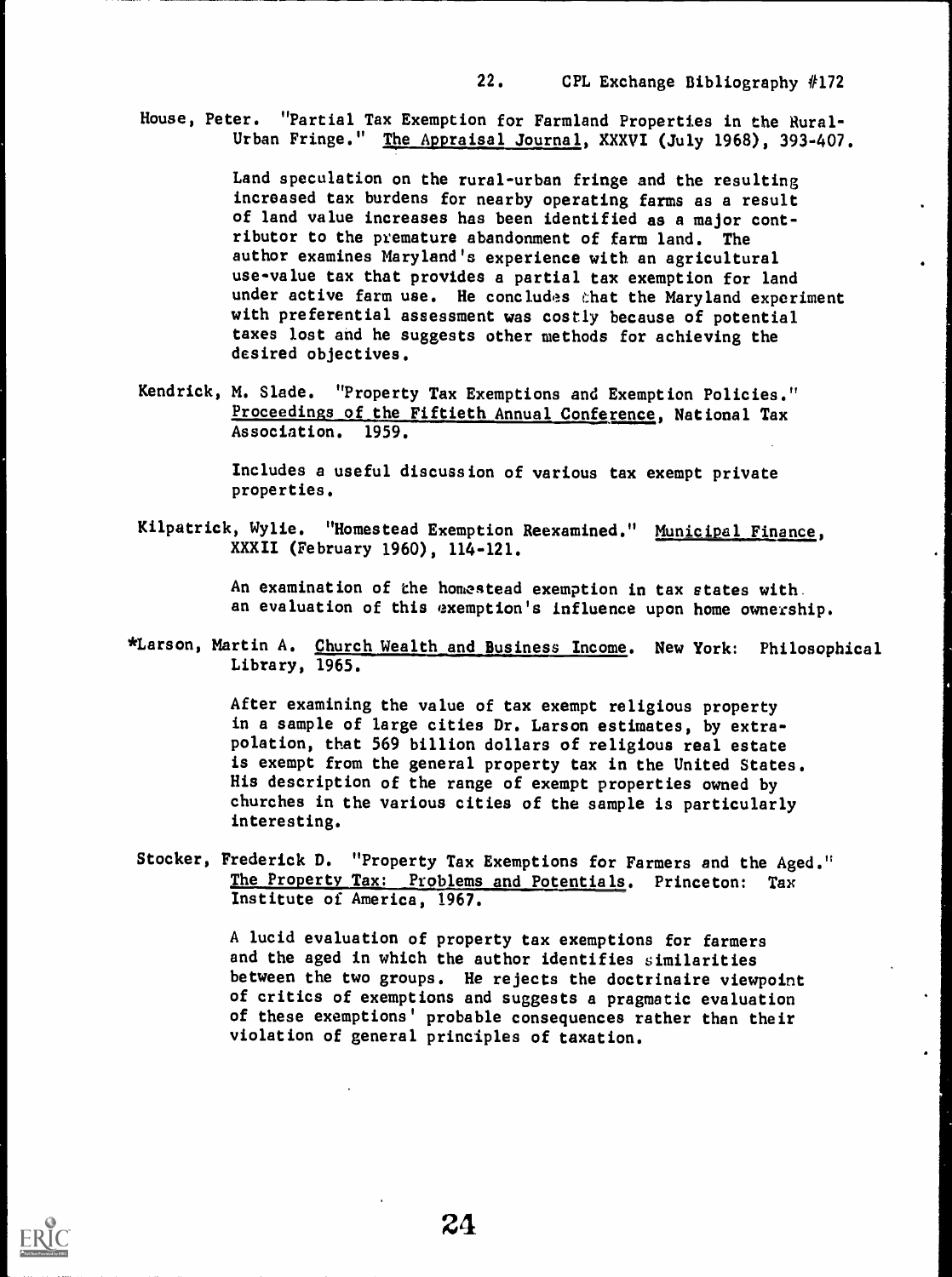#### IV. The Real Property Tax Exemption Debate

After years of neglect the property tax exemption has surfaced in the spotlight of national and local debate. The question is asked repeatedly: Are real property tax exemptions performing satisfactorily the job for which they were intended? Many who have examined the question believe that exemptions have not done so.

The debate concerning real property tax exemptions can be limited to three basic contentions even though a proliferation of special arguments have appeared in the literature. The three arguments concern: (1) administrative expediency, (2) recognition of service, and (3) cost.

Supporters of cxemptions suggest that government--for administrative expediency--should not tax itself. Opponents argue that it is improper to view government according to a single balance sheet that reflects all ndministrative costs and benefits for all government jurisdictions. They direct attention to the complex, overlapping nature of government units and suggest that governments are encouraged to export exemptioh costs to other jurisdictions. Jurisdictions at the lowest level and with the narrowest tax base are especially vulnerable.

The administrative expediency argument is bolstered by those who view exemptions as a convenient way of providing public support annually without the need for legislative debate. Oppohents see exemptions as an indirect subsidy that is perpetuated in isolation from public scrutiny.

Proponents of exemptions, advancing the recognition of service argument, point out that many functions carried out by private agencies either substitute for government activity or enrich citizens beyond a level provided by government. If these agencies did not exist, government--more than likely-would feel compelled to assume these responsibilities. Opponents suggest that private agencies should not be entitled to a subsidy because they assist the public sector. This subsidy should be based upon the quality and quantity

r-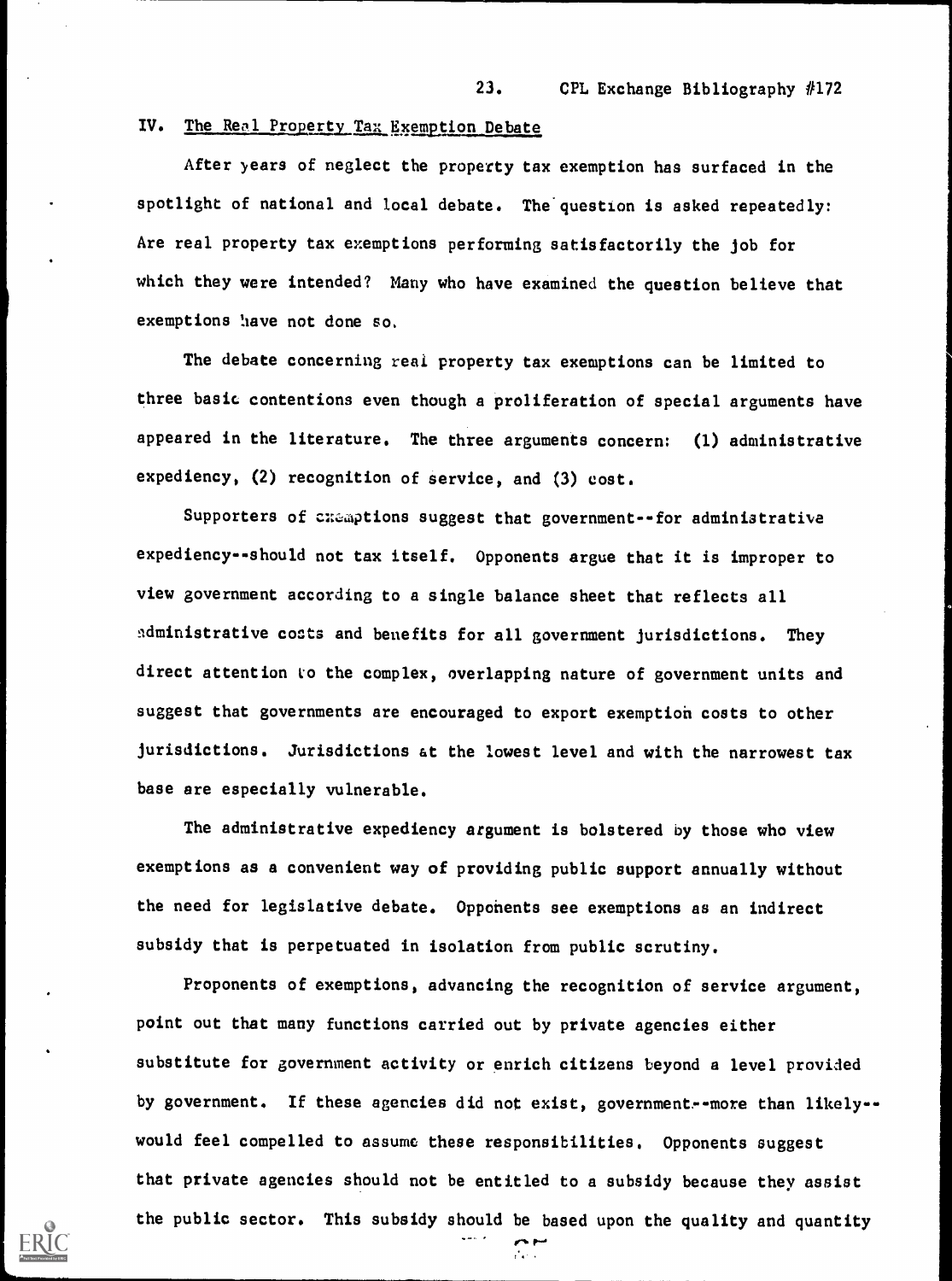of this assistance by a majority of taxpayers.

The third class of exemption argument and the taxpayer, is of fundamental significance not only because it is compelling in its own right but also because it influences those who support or attack exemptions on non-economic grounds. It is the cost argument that provides a rationale for a fiscal mercantilistic approach to planning for exempt land uses. Thus the cost argument is of foremost concern here.

Proponents of exemption policy claim that it results in little or no cost to the community. Additional tax revenues gained through taxing exempt properties would be minimal because the cost of exempt services would be increased or shifted to others. Opponents of exemptions insist that exemption policy results in a significant cost for the community and its taxpayers. Exemptions narrow the tax base and thereby increase the tax load on owners of taxable property. The imposition of additional exemptions upon a community can be associated with additional demands of government upon the remaining taxable property. They suggest that the present pressures experienced by local government for additional tax sources is directly attributable to the failure of the taxable real property tax base to expand more rapidly than the exempt real property tax base. This problem is accentuated in a multi-level system of government where the proportion of tax exempt property to taxable property varies widely from municipality to municipality, thus creating disproportionate burdens among local communities. Finally, the real cost of tax exemptions is reflected in those services which the community cannot provide because the necessary funds are lost through tax exemptions.

#### a. Exemptions: The Rhetoric of Debate

The current debate over the cost of property tax exemptions to local government is both highly emotional and intractable. Both supporters and detractors of exemptions have failed to define their positions clearly and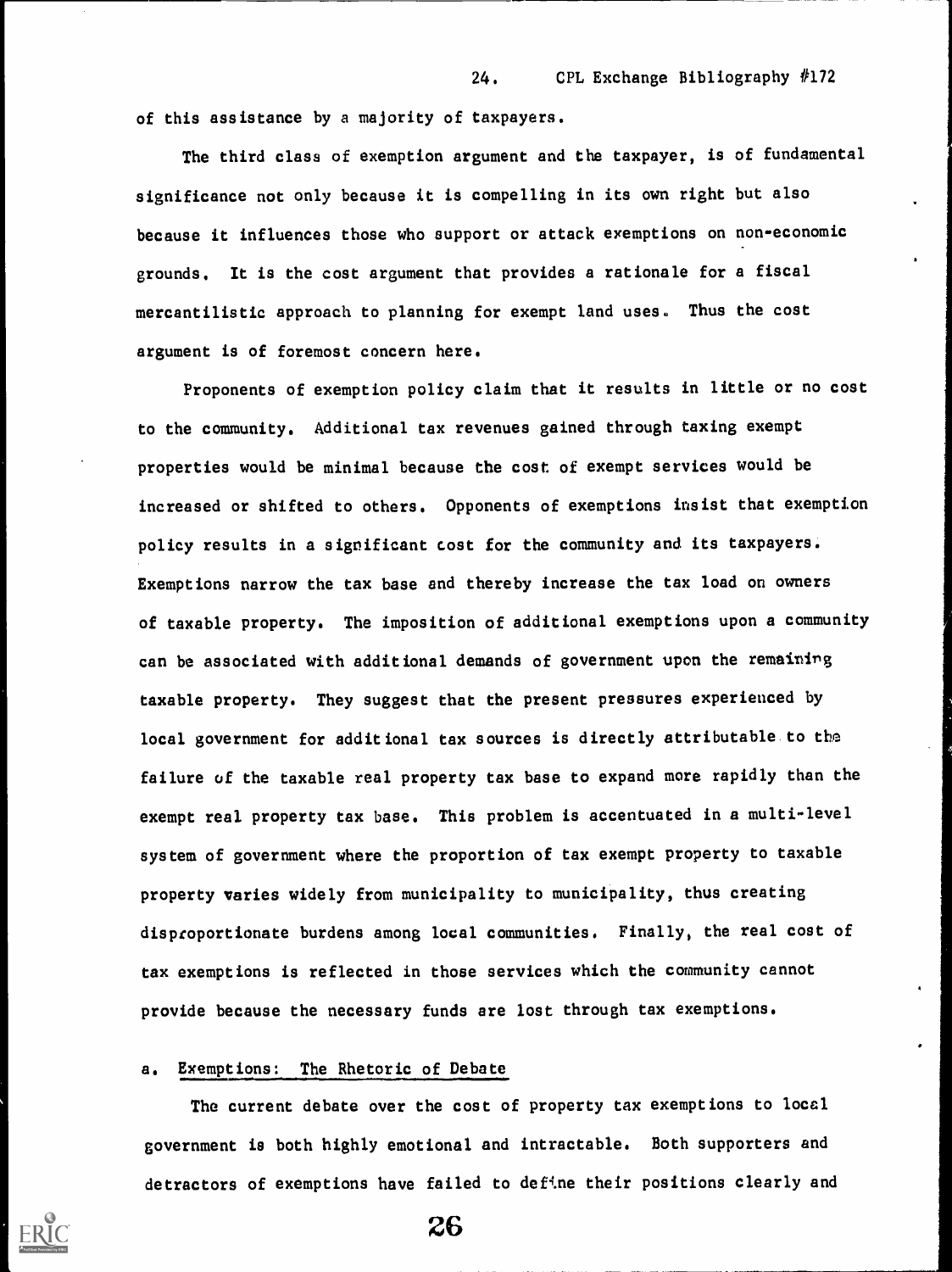there has been little inclination to clarify the language of debate. Moreover the participants of this debate can be faulted for their disinterest in or unwillingness to operate within the framework of hard, testable, empiricallyderived data.

25. CPL Exchange Bibliography #172

This section will look at literature that is representative of this debate. Because a large part of the existing literature tends to be critical of exemptions statements opposing the property tax exemption predominate.

1. Cost of Exemptions,

\*Advisory Commission on Intergovernmemeal Relations. The Role of the States in Strengthening the Property Tax. Vol. 1. Washington, D.C.: Government Printing Office, 1963.

> In stathing terms the property tax exemption is damned for ". . . narrowing the property tax base. . ." and for placing  $"$  . . heavier burdens on those still required to pay...."

Elison, Larry M. The Finances of Metropolitan Areas. Ann Arbor: University of Michigan Law School, 1964.

> Examples of government owned property are described in terms of property tax losses to local governments and resulting higher taxes applied to taxable property.

MacFadden, Edith Hamilton. The Next Question. Cambridge, Massachusetts: The Author, 1927.

> A classic example of the "post hoc" fallacy that reasons thus: Because there is a high ratio of exempt property to taxable property and because tax rates are becoming higher, exemptions therefore cause high taxes.

Meyers, Harold B. "Tax-Exempt Property: Another Crushing Burden for the Cities." Fortune, LXXIX (May 1969), 76-79, 112, 114.

> The article clearly links the property tax exemption to the central city-suburban exploitation hypothesis. Milwaukee and Pittsburgh are presented as examples of legal warfare conducted between city and suburban government administrations with the objective being to bar expansion of tax exempt land uses and the associated tax burden.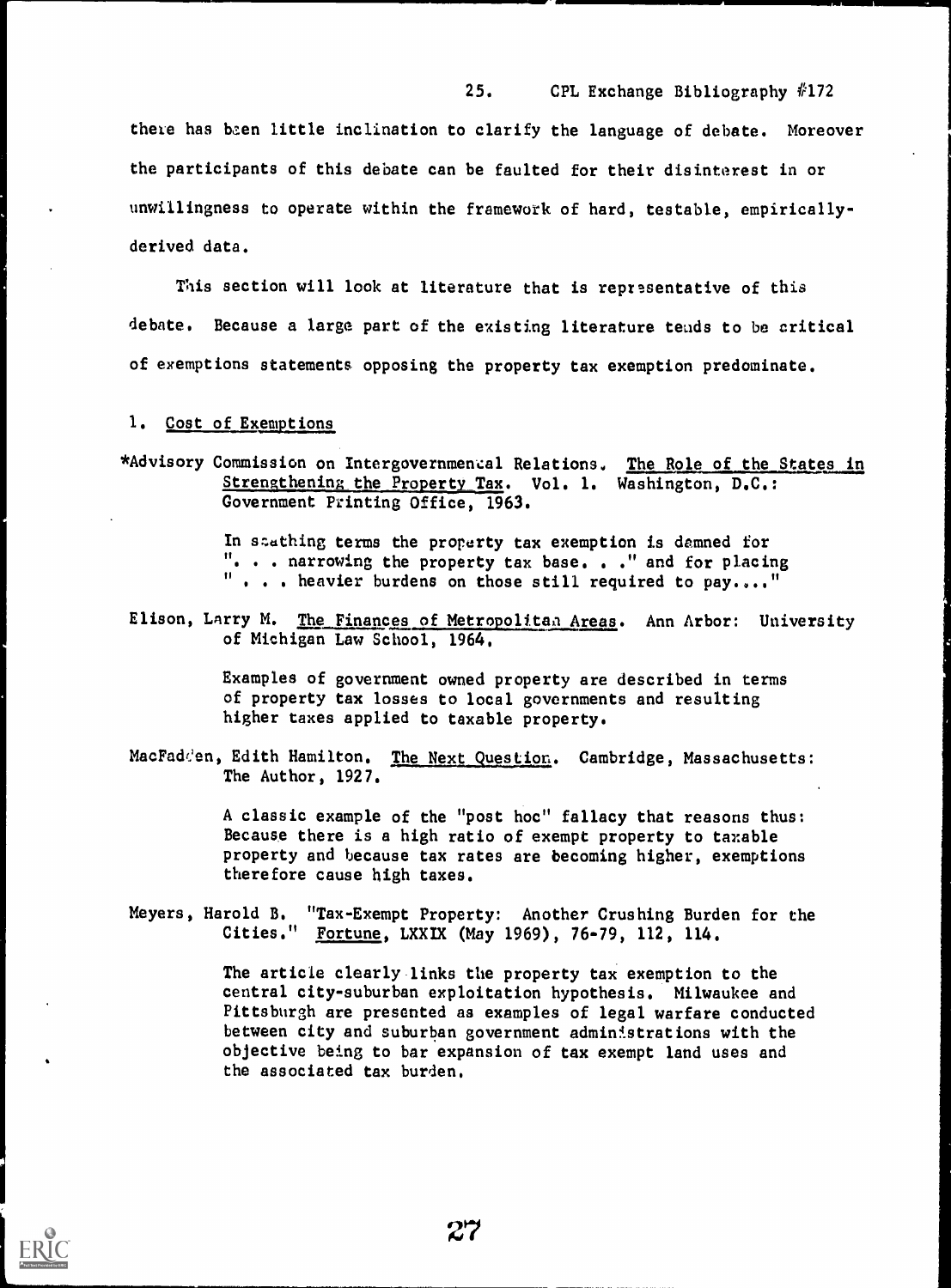Myers, Will S., Jr. "General Appraisal of the Effect of Exemptions on Tax Base." The Property Tax: Problems and Potentials. Princeton: Tax Institute of America, 1967.

> A thoughtful statement that considers the impact of tax exemption- upon a) the tax base, b) property tax administration, and c) t. . roperty tax concept. While the writer concludes that propelty tax exemptions create a ". . . sizable reduction in the tax base. . . " he suggests that the cost in revenues foregone and the benefits derived are not distributed according to reduction in the community's tax base.

New York State. Governing Urban Areas: Realism and Reform. The 1967 Report of the Joint Legislative Committee on Metropolitan and Regional Areas Study. Legislative Document No. 42. March 31, 1967.

> This is of particular interest because if represents the views of a growing number of state legislators throughout the nation. In a section dealing with exemptions the Report concludes that . . the fiscal problems of metropolitan areas. . . are inextricably bound up with the increasingly severe fiscal plight of growth of tax-exempt properties." Solution to the fiscal plight of cities is dependent upon resolution of the tax exemption problem.

Pickard, Jerome P. Changing Urban Land Uses as Affected by Taxation. (Research Monograph 6.) Washington, D.C.: Urban Land Institute, 1962.

> This report states that property tax exemptions appear to have constrained the tax base and increased taxes. Because exempt land uses have tended to concentrate in central cities it is necessary to redistribute this burden to suburban communities where the ability to support tax exemptions is greater.

Westmeyez, Troy R., ed. 'Tax Exemptions Protested." National Civic Review, LI (December 1962), 635.

> Reports on the attempt of the Florham Park, N.J. Council to halt the shift of taxable land to tax exempt status (with the associated increased burden on taxpayers) by adopting an ordinance that would block construction of buildings for philanthropic or charitable uses.

Winter, William 0. "Tax Exemption of Institutional Property." Municipal Finance, XXXII (February 1960), 143-148.

> Relates growth of tax exempt institutional property to consequent reduction of property tax base.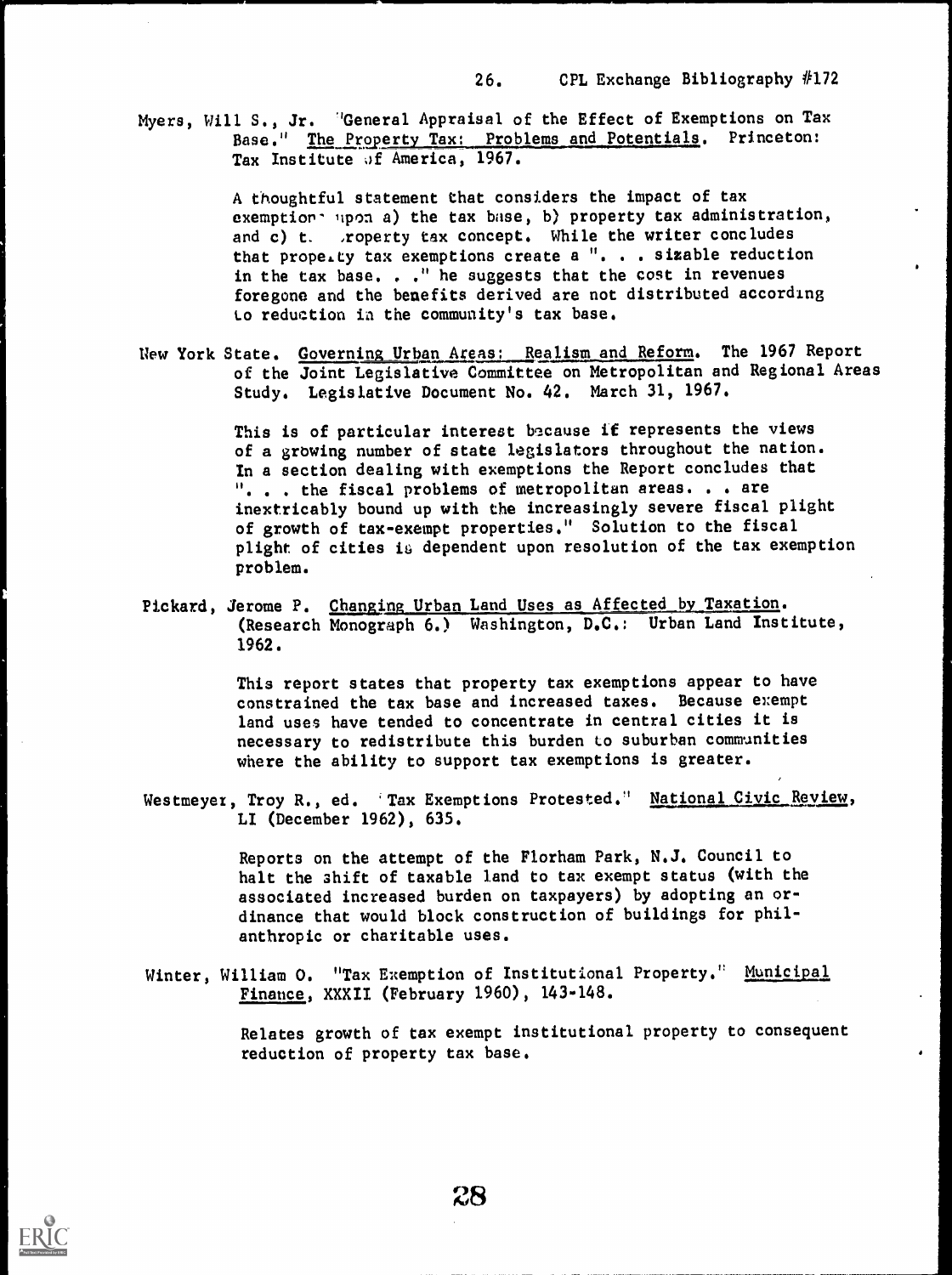#### 4. Exemptions Acquitted

Carroll, John J. and Seymour Sacks. "The Property Tax Base and the Pattern of Local Government Expenditures: The Influence of Industry." Papers and Proceedims, R.S.A., IX (1962), 173-189.

> They comment that "exempt property poses a problem only in jurisdictions where it is relatively large." even though exemptions are ". . . an interesting general issue. . . "

Hurtt, Spencer M. "The Impact of Institutional Growth on Urban Land Use." Urban Land, XXVII (January 1968), 3-10.

> He cautions municipal officials to view tax exempt institutional land from a more balanced point of view. Institutions such as universities often own considerable amounts of taxable land in the community. While it is difficult to evaluate other benefits such as institutional purchasing power, jobs, new construction, new business, and cultural and social advantages these must be included in a fair evaluation. He adds that there are few communities that do not benefit more from their institutions than they lose in tax revenues.

\*Jensen, Jens. Property Taxation in the U.S. Chicago: University of Chicago Press, 1931.

> Cha<sub>r</sub> er V reviews the property tax exemption. Based upon an analysis by a Special Joint Committee on Taxation and Retrenchment in New York, he concurs that there is little or no evidence to point to a significant relationship between taxes and exemption levels.

Neufeld, Ernest. "Is Tax Exempt Property a Municipal Asset?" N.T.J., XVIII (December 1965), 415-418.

> The author is unsure. He does recognize the potential of government buildings, parks, and other exempt property to create value via secondary improvements in value for taxable property. However he regrets that tax exempt property cannot be included with taxable property as the base for calculating municipal debt and tax limits.

New York State. Department of Audit and Control. 1959 Tax Atlas of New York State. Comptroller's Studies in Local Finance No. 2. Albany: Department of Audit and Control, 1961.

> In summarizing their brief discussion on the subject the authors conclude that ", . . the incidence of exemptions varies substantially from one area to another, but, except in infrequent situations, exemptions are not important causes of tax rate variations."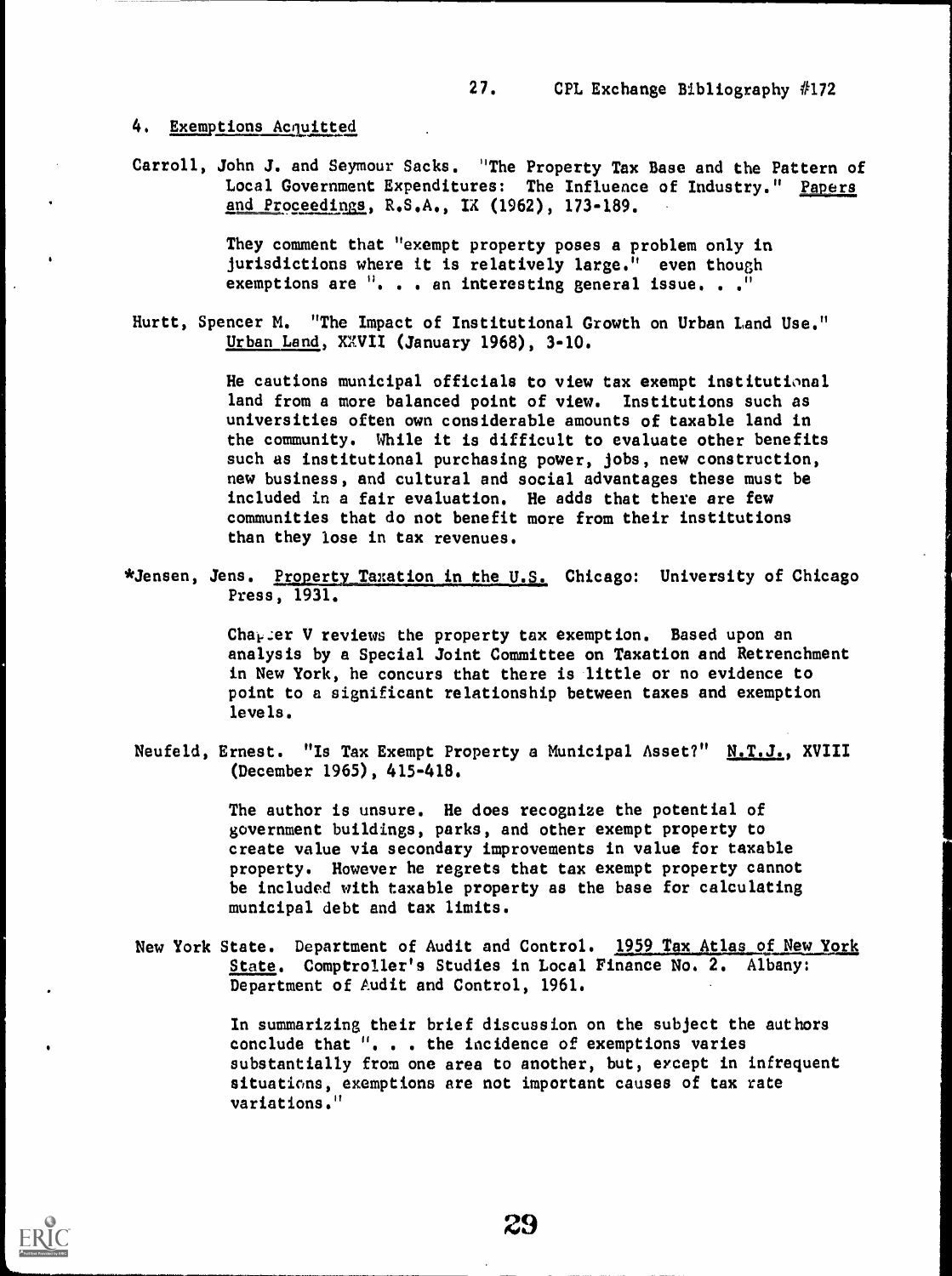#### Schaller, Lyle E. "Tax-Exempt Property." Mayor & Manager, (November/December 1969), 12-17.

The writer believes that those who criticize exemptions fail to consider the benefits provided and the possible costs to the community if patterns of ownership of exempt property are disrupted by the shift to taxable status. He claims that the tax exemption debate is a red herring that obscures the real issue: the need to find better means for financing municipal government.

#### b. Measuring the Fiscal Impact of Exemptions

 $\mathcal{G}$ 

Few studies have actually attempted to measure the fiscal impact of the  $pr \cap$  erty tax exemption upon the community. No doubt this reluctance is due to the difficulty in obtaining adequate data, the lack of suitable techniques for examining these relationships, and the general absence of motivation that pervaded the entire property tax field.

For the most part variants of one methodology have been employed to explore the relationship of exemptions and community fiscal health. With this methodology potential tax revenue from exempt property is estimated and this potential revenue is identified as an actual revenue loss to government and thus a burden shifted to the taxpayer. The deficiencies in this ex post facto methodology are substantial. Having assumed the taxable status of exempt property the examiner seldom takes into consideration the resulting burdens of alternate forms of financial support of this formerly-exempt property.

Another variant assumes that taxable property replaces tax exempt property and a simple cost-revenue calculation compares the tax yield of a' taxable use with the zero tax yield of an exempt use. Without considering the attendant public costs of "arious potential taxable land uses this approach can be faulted for its oversimplified view of fiscal dynamics. It would appear that more sophisticated techniques such as cost benefit analysis and sensitivity analysis are better able to cope with indirect and secondary fiscal affects of alternative land use combinations.<br>  $\Omega$ 

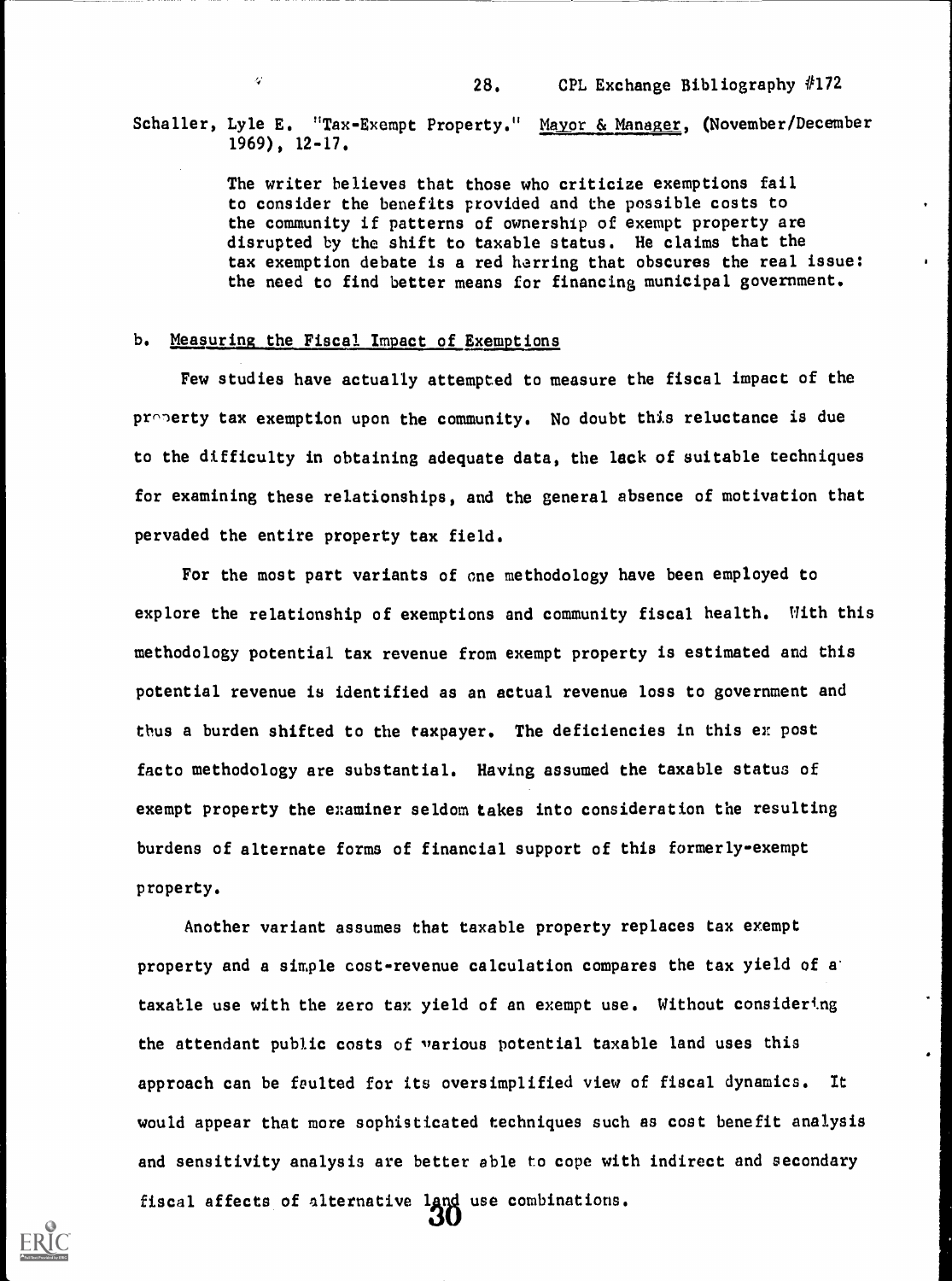Several other methodologies having analytical potential will be described below.

\*Bonner, Ernest R. "The Economic Impact of a University on its Local Community." J.A. I.P., YXXIV (September 1968), 339-343.

> As noted in section IIb an input-output framework is employed to determine the economic impact of a university upon the local community.

\*Citizens Budget Commission, Inc. Real Estate Tax Exemption in New York City: A Design for Reform. New York: Citizens Budget Commission, Inc., 1967.

> The researzhers calculate the monetary cost of tax exemptions to New York City by multiplying ". . . the assessed value of all exempt property by the city-wide basic real estate tax rate. . . " Even if the methodology is suspect the report is still valuable. because of its thoroughness and the relatively good data employed.

Kitchen, James W., and W. S. Hendon. "Land Values Adjacent to an Urban Neighborhood Park." Land Economics, XLIII (August 1967), 357-360.

> Multiple regression is employed to identify determinants of land values adjacent to an urban neighborhood park.

Klink, Walter J. "A Study of Real Estate Tax Exemptions in the City of New York." Unpublished M.A. thesis, Stonier Graduate School of Banking, Rutgers University, 1962.

> The author compares historical trends in the tax exempt and taxable portions of total assessed valuation and then measures these trends against trends for revenues (by source) and expenditures in New York City. He concludes that property tax exemptions have not adversely affected the values of taxable real estate. While his methodology is weak and indeterminate the assembled data and text is of interest.

\*Larson, Martin A. Church Wealth and Business Income. New York: Philosophical Library, 1965.

> Exempt property is given a taxable value and this value is treated as a revenve loss to the municipality. Of special interart are the heroic, if questionable, methods employed to calculate proxy values.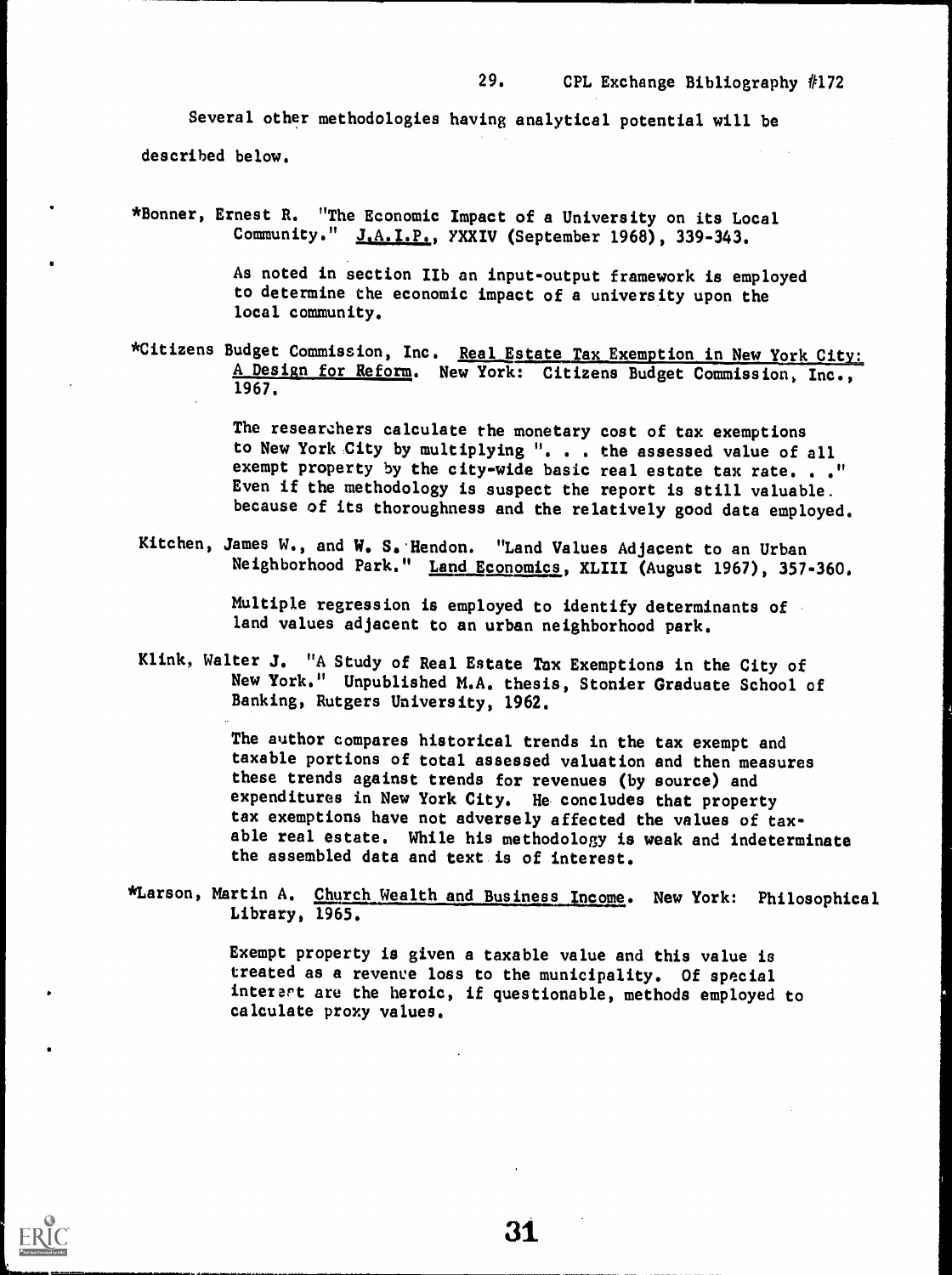Martin, Larry R. G. "An Examination of the Real Property Tax Exemption and Its Relationship to Local Government Revenues in New York State." Unpublished Ph.D. dissertation, Syracuse University, 1970.

> In a completely different approach to this problem a set of static and dynamic multiple regression and correlation tax models were constructed for the system of 62 cities in New York State and 20 minor civil divisions in Onondaga County in Upstate New York. Together with other independent variables property tax exemptions were tested for their ability to explain variance in dependent variables measuring tax rates and tax levies. No conclusive evidence of a statistically significant relationship between property tax exemptions and levels or changes in tax levies and tax rates was discovered.

Static and dynamic tax models were constructed for city and minor civil division samples exhibiting strong characteristics of fiscal stress. In some of these models levels and changes in exemptions were related significantly to levels and changes in tax rates thus lending support to the belief-at least in communities where conditions of fiscal stress are severe-that property tax exemptions do work against the continued ability of communities to generate public revenues through the property tax.

National Education Association. Committee on Tax Exemption and School Finance. Tax Losses From Property Tax Exemptions: A Pilot Study Based on the State of Michigan. National Education Association, March 1954.

> Based upon questionnaire samples average tax exemption loads were calculated for a number of size classes of jurisdiction. Total assessed value of tax exempt property was computed for every county. These assessed valuations were gqualized employing state-derived county equalization rates. "Average" over-all tax rates were used to calculate total and school tax losses by county. These losses were held as proof of the burdensome effect of exemptions upon the taxpayer.

Equalization and sampling procedures are open to question as is the use of 'average" tax rates.

National Industrial Conference Board. Research Report No. 64. Tax Burdens and Exemptions. New York: National Industrial Conference Board, 1923.

> An early but interesting attempt to measure tax burdens and exemptions.

New York State Educational Conferency Board. The Fiscal Structure for Education, by John W. Polley. Report on Study of the New York State School Support Formula, Staff Study No. 2. Albany, New York: New York State Educational Conference Board, 1969.

> This report can be compared fruitfully with the National Education Association Study for another state cited above. Some parallels exist: fol example the attempt to convert the assessed value of tax exempt property to full value.<br>  $32$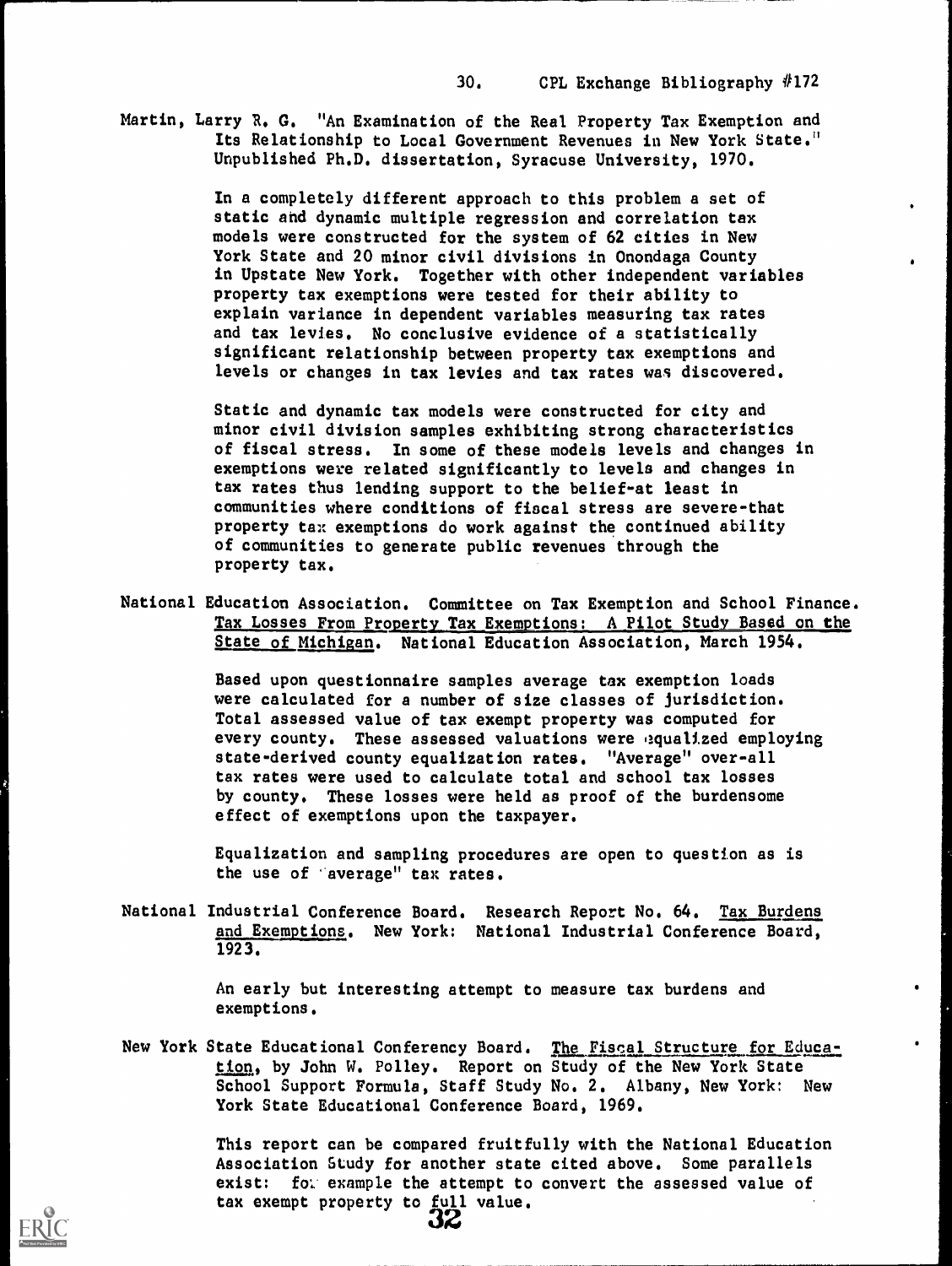New York State. Report of the Special Joint Committee on Taxation and Retrenchment. Tax Exemption in State of New York. Legislative Document No. 86. 1927.

> This report was, for its time, and remains a remarkable effort to measure and evaluate the role of the real property tax exemption in local government finance. Bivariate frequency distributions were plotted with tax exempt property as a percentage of taxable property along the x-axis and "true" tax rates along the y-axis. As no linear scatter appeared in conformance with a hypothesized direct relationship between levels of exempt property and tax rates it was concluded that . . there is no relation between the amount of tax exempt property in a given city or town, and the cost of government or the local tax rate."

To further test their findings the Committee visited twenty-one municipalities exhibiting an inordinate amount of tax exempt property. They concluded that tax exemptions do not cause serious injustices and often create benefits in excess of costs.

Stober, William J. and Lawrence H. Falk. "Property Tax Exemption: An Inefficient Subsidy to Industry." N.T.J., XX(December 1967), 386-394.

> The authors develop an efficiency criterion to determine the efficiency of the property tax exemption. This criterion is applied to the Louisiana industrial tax exemption program. Expressed as a ratio of the recipient's benefit to the community's cost absolute efficiency is assumed when the ratio is equal to or greater than unity. Present benefit or value to the recipient and present cost to the community are calculated by continuous discounting of future annual benefits and costs.

The property tax exemption is shown to be absolutely inefficient as applied to industry and relatively inefficient when compared to outright cash grants.

Tobin, Charles J.; W. E. Hannan, and L. L. Tolman. The Exemption from<br>Taxation of Privately Owned Real Property Used for Religious, Charitable and Educational Purposes in New York State. Albany: By the Authors, 1934.

> Reports the findings of a committee that explored in greater depth the field work of the N.Y.S. Special Joint Committee (reported above) in the twenty-one municipalities exhibiting large ratios of tax exempt to taxable assessed valuation. Considerable effort was devoted to making explicit the derived costs and benefits of particular tax exempt properties to the host communities. They concluded that there was no clear evidence to suggest that municipalities, with large exemption ratios, incur an excess of costs over benefits. In fact, they suggest that many communities appear to enjoy net benefits resulting from tax exempt facilities in their midst.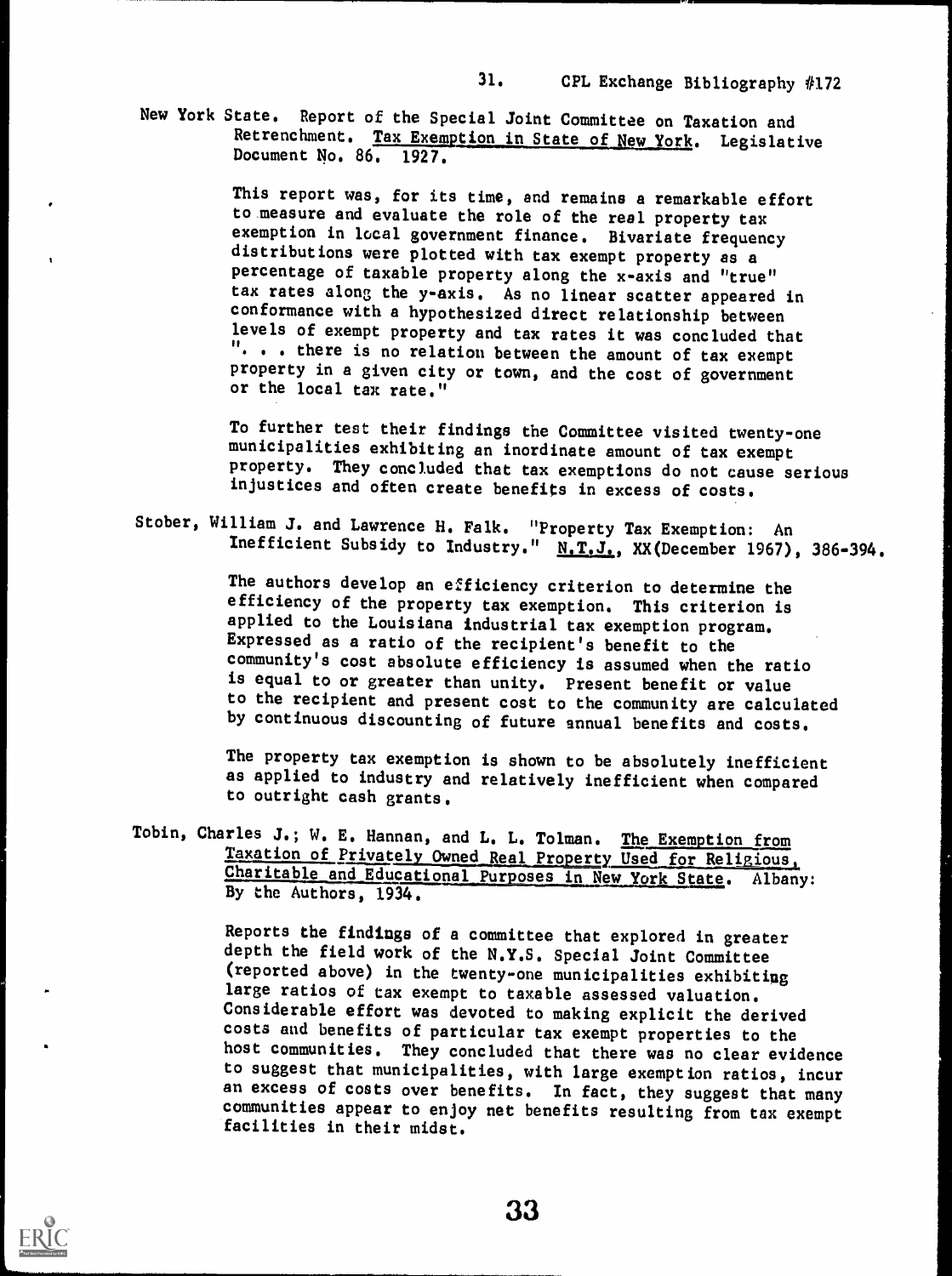Wilkinson, Catherine A. "The Effects of Veterans' and Widows' Exemptions on Arizona Tax Rates with Recommended Legislation." Unpublished Ph.D. dissertation, Arizona State University, 1963.

> Application of the standard methodological approach to two classes of partial exemption -- the veterans' and widows' exemptions. She concludes that the revenues foregone through exemption create an additional burden for taxpayers.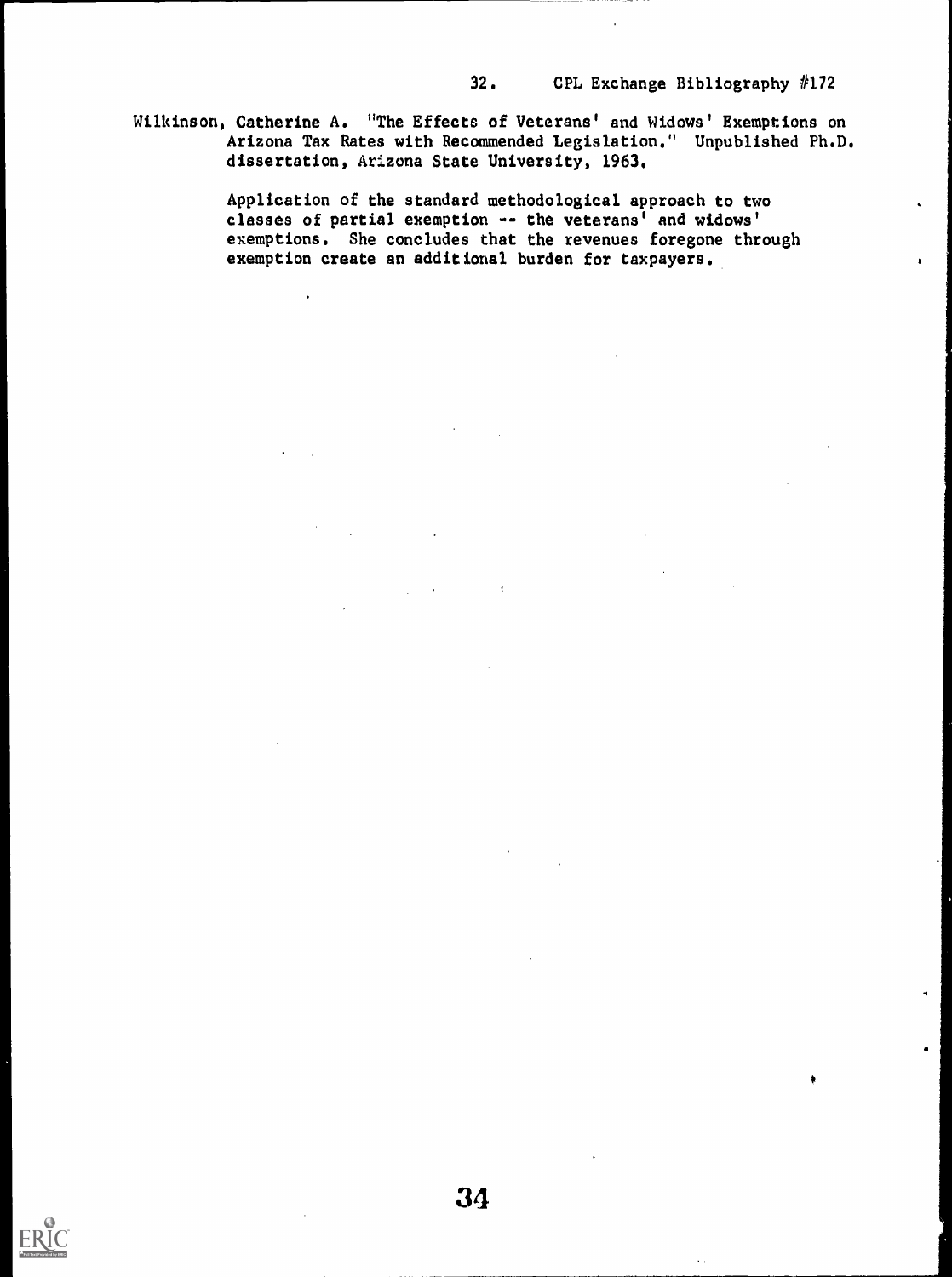#### V. Bibliographies on Property Tax Exemptions

To this writer's knowledge there are no bibliographies dealing exclusively with property tax exemptions. Several useful bibliographies on the property tax and public finanace contain sections on property tax exemptions. For the most part these research aids are neither annotated nor discriminating. In addition to the particular bibliographies below many of the materials cited throughout this Bibliography contain short lists of references.

Browning, Clyde E. "Land Value Taxation: Promises and Problems," J.A. I.P., XXIX (November 1963), 301-309.

> A current review and bibliography of the recent land value taxation literature.

Bridges, Benjamin Jr. State and Local Inducements for Industry, Parts I and II." N.T.J., XVIII (March-June 1965), 1-14, 175-192.

> A thorough review of state industrial inducement programs including tax concessions.

\*Pickard, J. Changing Urban Land Uses as Affected by Taxation. (Research Monograph 6). Washington, D.C.: Urban Land Institute, 1962.

> A number of other Research Monographs in the series have short bibliographies on property tax exemptions.

Tax Institute of America. The Property Tax: Problems and Potentials. Symposium Volume. Princeton, N.J.: Tax Institute of America, 1967.

> An extensive bibliography covers the following topics: general and miscellaneous, aged, business uses of exempt property, homesteads, industrial incentives, urban fringe, and urban renewal.

. Tax Institute Bookshelf. Princeton, N.J.: Tax Institute of American, semiannual.

This bibliography covers all aspects of taxation under a detailed topic classification.

Tax Policy League, Inc. (Now Tax Institute of America). Tax Exemptions. Symposium Volume. New York: Tax Policy League, Inc., 1939.

Many references are scattered throughout this 237 page volume.